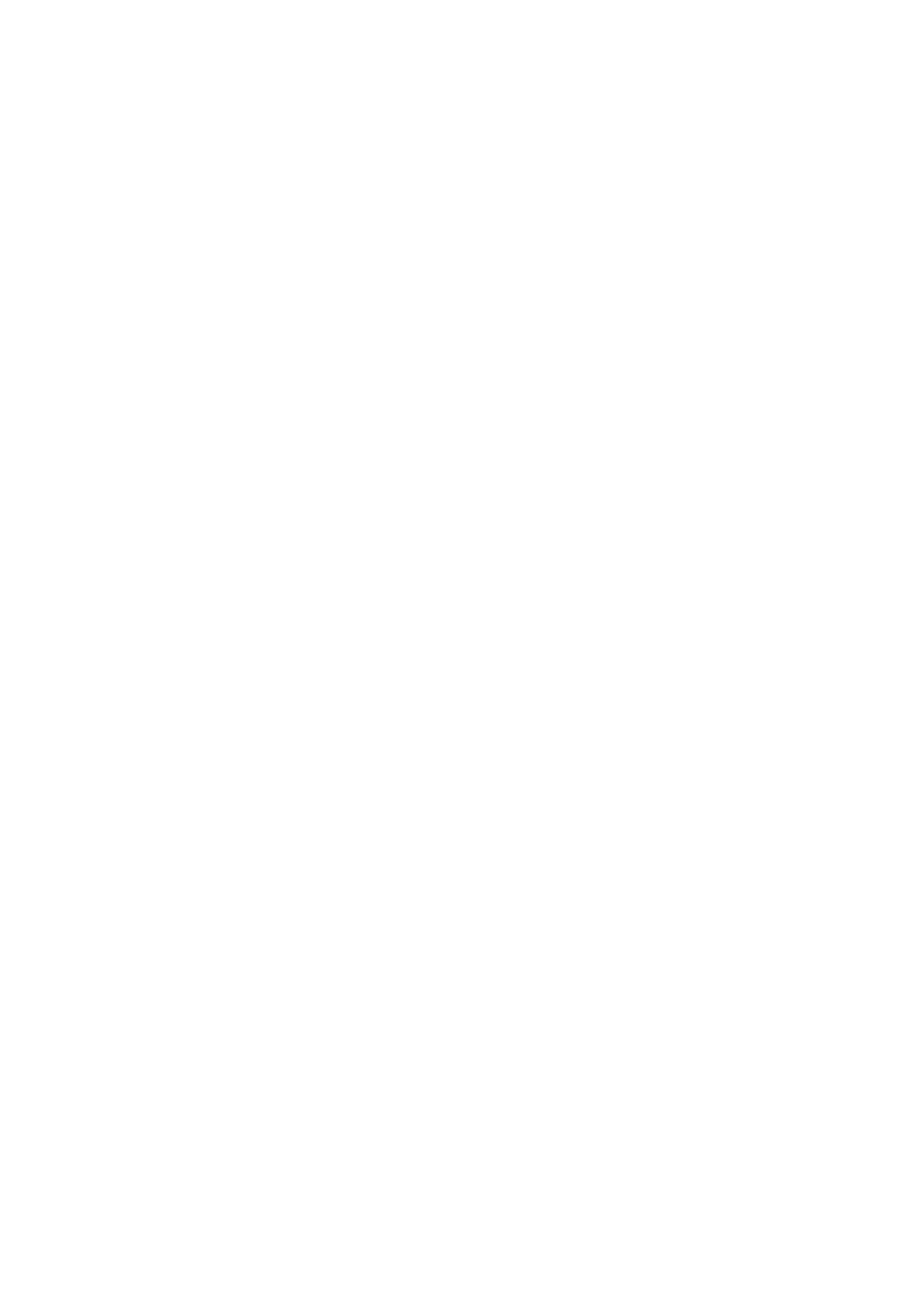## **MCKINSEY CENTER FOR FUTURE MOBILITY** SMART MOVES REQUIRED – THE ROAD TOWARDS ARTIFICIAL INTELLIGENCE IN MOBILITY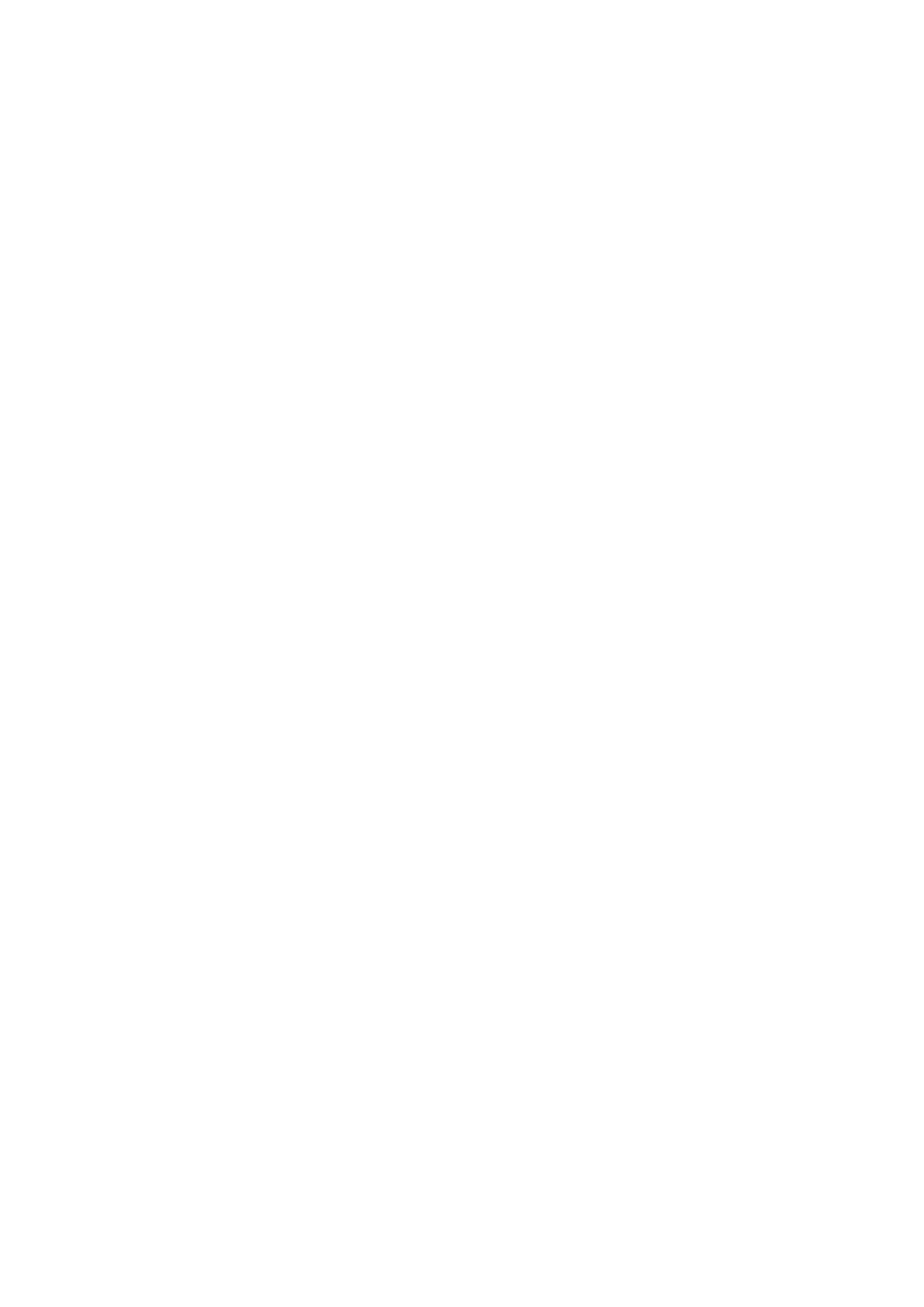## **CONTENTS**

| 1.             |                                                                                                                                                                   |  |
|----------------|-------------------------------------------------------------------------------------------------------------------------------------------------------------------|--|
|                | Not everything that is new is AI; many applications actually build on<br>1.1                                                                                      |  |
|                | 1.2 We pragmatically describe ML for mobility along three main criteria  14                                                                                       |  |
|                | 1.3 ML is not optional – it is a significant source of competitive advantage for                                                                                  |  |
| $\overline{2}$ | ML-based automotive/mobility applications show significant opportunities -<br>especially because consumers' openness is higher than expected16                    |  |
|                | Surprisingly, there is little reluctance from consumers towards AI - especially<br>2.1                                                                            |  |
|                | 2.2 New value pools are created through Al-based/-enhanced applications - however,<br>many require exploration of new business models from automotive players  19 |  |
| 3              | However, for any automotive player to benefit from ML, several challenges need                                                                                    |  |
|                | These opportunities will likely only flourish in new ecosystems, which are<br>3.1                                                                                 |  |
|                | 3.2 To navigate in this orbit, we see a couple of enabling themes to be addressed 28                                                                              |  |
| 4              |                                                                                                                                                                   |  |
|                |                                                                                                                                                                   |  |
|                |                                                                                                                                                                   |  |
|                |                                                                                                                                                                   |  |
|                | Further key findings from the 2017 McKinsey consumer survey and other                                                                                             |  |
|                |                                                                                                                                                                   |  |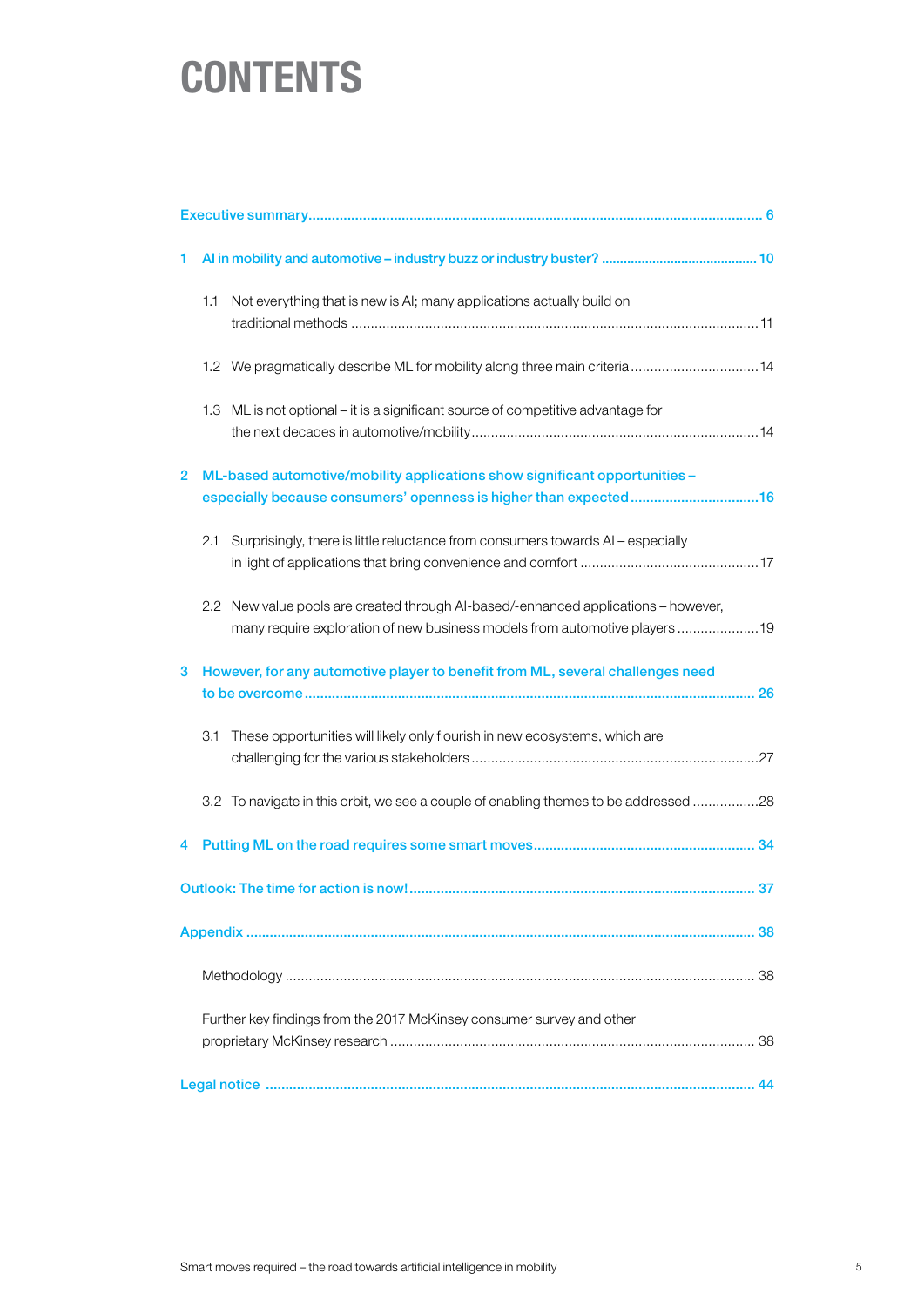## EXECUTIVE SUMMARY

Artificial intelligence (AI) is a "hot topic" across many industries today. Many products and services are currently being sold as "intelligent," but in most of those cases it is rather a form of advanced analytics (AA). For all of the talk of what AI may be able to achieve in theory, the question remains: is it all hype, or is it an important technology that companies inevitably need to master in the future? In our view, the next-level improvement by AI is a massive driver of competitive advantage. This is even more the case for the automotive industry and the mobility sector than it is for most other sectors since, in automotive, AI leads not only to productivity improvements but also to new products and businesses.

Players in automotive/mobility are thus contending not only with the overall question of what AI means for their sectors, but also with several more specific questions: how important is machine learning (ML) for the automotive/mobility industry? How receptive are consumers towards usage of AI in mobility and what are the core applications of ML technology in automotive and mobility? What challenges towards monetizing the technology do automotive and mobility players need to tackle?

This McKinsey report provides guidance on these pressing questions and develops an industry-level perspective on the new mobility and automotive market environment. To this end, we conducted primary research in the form of consumer surveys and technology investment landscape analysis as well as interviews among multiple AI stakeholder groups to form a forward-looking perspective.

#### Behind the hype, ML is a significant source of competitive advantage for the next decade(s)

ML is a major approach to realize AI. It implements AI by using data rather than explicitly programmed rules. Applying a practical working definition, the technology is able to deliver in three key areas in automotive/mobility: act upon highly complex situations (as measured by the amount of data needed to describe it); cope with a large number of situations that cannot be covered adequately by explicit programming; improve over time without explicit instructions, learning from data of previously unknown situations in an unstructured way.

In the mobility industry, ML will not be optional; it will be a technological foundation and the source of significant competitive advantage. For example, ML is required for autonomous driving (AD), at the very least in image recognition, where human programming cannot possibly keep up.

### MCKINSEY RESEARCH AI IN AUTOMOTIVE

Total of 3,000 consumers surveyed on AI applications in the US, Germany, and China

Industry and academia collaboration – industry leaders, tech players, AI start-ups, and academics

AI start-up and investment analyses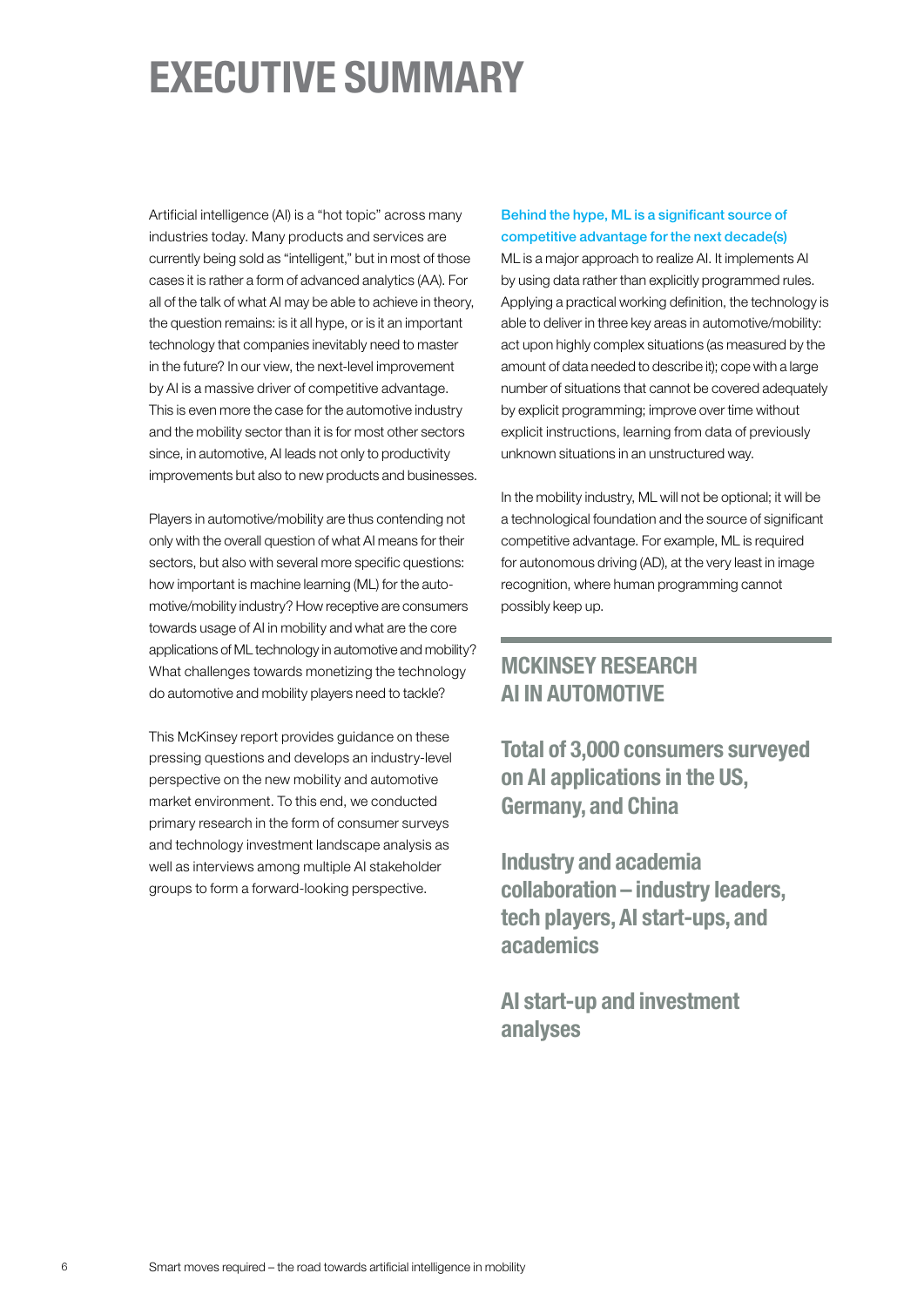#### ML-based applications show significant opportunities

One clear finding of the research bodes well for AI's development: not only do consumers expect AI to have a large impact, they understand that AI will be a game changer. Contradicting general expectations, the vast majority is open to the ways AI might improve their lives with only 25 percent seeing a major risk associated with AI. The interest in/acceptance of AI in general is also true when it comes to its applications to automotive/mobility. Nearly 50 percent of surveyed consumers feel good about the idea of family members using fully autonomous vehicles. This openness is primarily driven by three aspects of AI in mobility: the increased levels of comfort and convenience offered by AI applications in general; the prospect of vastly improved safety through AD (i.e., zero accidents) with 76 percent of consumers convinced that AD will reduce accidents; the macrobenefits to environment (e.g., potential reduction of emissions) and society (e.g., potential optimization of traffic flow, less required parking space in city centers). Openness to AI in mobility is especially prevalent among Chinese consumers, young people, and those living in urban areas.

This overall interest in what AI could enable in automotive/mobility technology also leads to a considerable willingness to pay for those features. What's more, there are high expectations around the topic, with the average of all consumers expecting full autonomy to be widespread on the road already in about five years.

It is the potential of ML to improve productivity and build on consumer interest by unlocking entirely new product offerings and therefore new value pools that will drive the technology's significant impact on the automotive/mobility industry. In this context, we have identified a number of exemplary application areas of ML in automotive/mobility, which fall into three distinct categories: process optimization and increased productivity (often rooted in AA, but enhanced by ML); new or enhanced products (mainly enabled by ML); entirely new (vertical) businesses along customer use cases, making use of these new products.

#### To benefit from AI, several challenges need to be overcome

The application of ML technology in a mobility environment engenders such complexity, that it will require new structures around the mobility ecosystem. This is due to the fact that, for example, the diversity of the set of stakeholders in the new industry landscape and the technology that supports it will require completely new commitments including partnering, systems, and ways of working. Also, there will be a number of ML-enabled systems in and around the car, some embedded with occasional communication/updates to a back-end, some cloud based pushed real time to the car. To navigate in this orbit, we see three kinds of challenges:

#### Coping with the accelerating race for technology.

Most of the underlying algorithms/approaches for ML in automotive/mobility are readily available. However, significant gains still have to be made in the actual implementation and embedding of the technology. Approximately 500 companies in the ML in automotive/ mobility ecosystem are working to build the technology know-how necessary to claim their position(s) in the value chain. A total disclosed investment of about USD 52 billion has been made since 2010 into those companies, which is more than the USD 32 billion (disclosed) investment in all shared mobility/e-hailing start-ups in the same timeframe. Nearly all of that investment (97 percent) has come from nonautomotive players (PE/VCs and tech players) and has gone largely to full-solutions providers developing AD and in-vehicle experience solutions. The development of such investments shows that the race is accelerating: the amount of investment in the past four years has quadrupled as compared to the previous four years.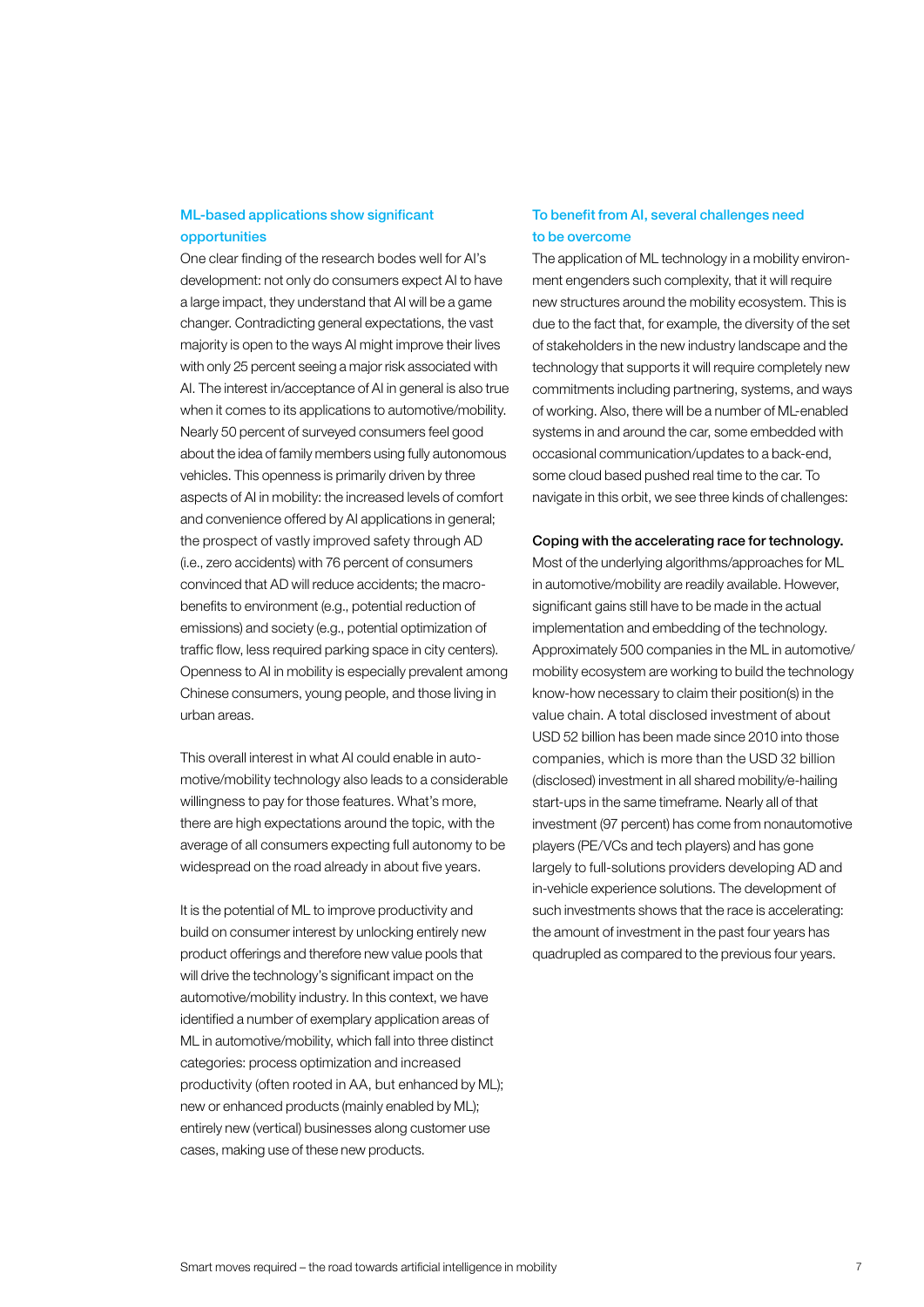Regulations and standards. "Automotive grade" requires higher safety standards and more accuracy than many current ML use cases. In general, for automotive and mobility, a regulatory involvement is likely, together with coordination of industry standards, to allow for scale as well as the integration of various systems. Current players in that space need to watch out for legislative developments and might actually shape the respective standards early on during the development of the technology and its applications (cf. ABS systems).

A shift in business model. The emergence of new business models poses a challenge for OEMs that historically were able to stick to their classical model. Many of these new business models might shift the OEMs' businesses more towards B2B relations (e.g., fleet sales, mobility services to municipalities) with typically lower margins. New services, however, could also open up new business models that involve direct and sustained end-customer interactions and present the opportunities and challenges that accompany deeper, ongoing end-customer relationships. One example is a model in which instead of selling cars to a third-party e-hailing company, OEMs offer the service directly to end customers and maintain ownership of the autonomous vehicle (AV) fleet. Services like these require the vehicles to become more software centered; in an end state, they should become more like smartphones, with latest updates as a must-have.

#### Putting ML on the road requires some smart moves

OEMs are well positioned to profit from the aforementioned developments, especially due to the embedding control point. What's more, a majority of consumers are looking to car manufacturers to lead the development of autonomous functions and expect them (rather than tech players) to bring those to market. The level of trust in the OEMs is also much higher than that in tech players when it comes to bringing fully matured autonomous functionality to the market. Against this backdrop, OEMs should now make five smart moves to leverage their position for success: focus on core application areas, leverage breadth of data, drive standards, grow tech and business partnerships, and hedge business models.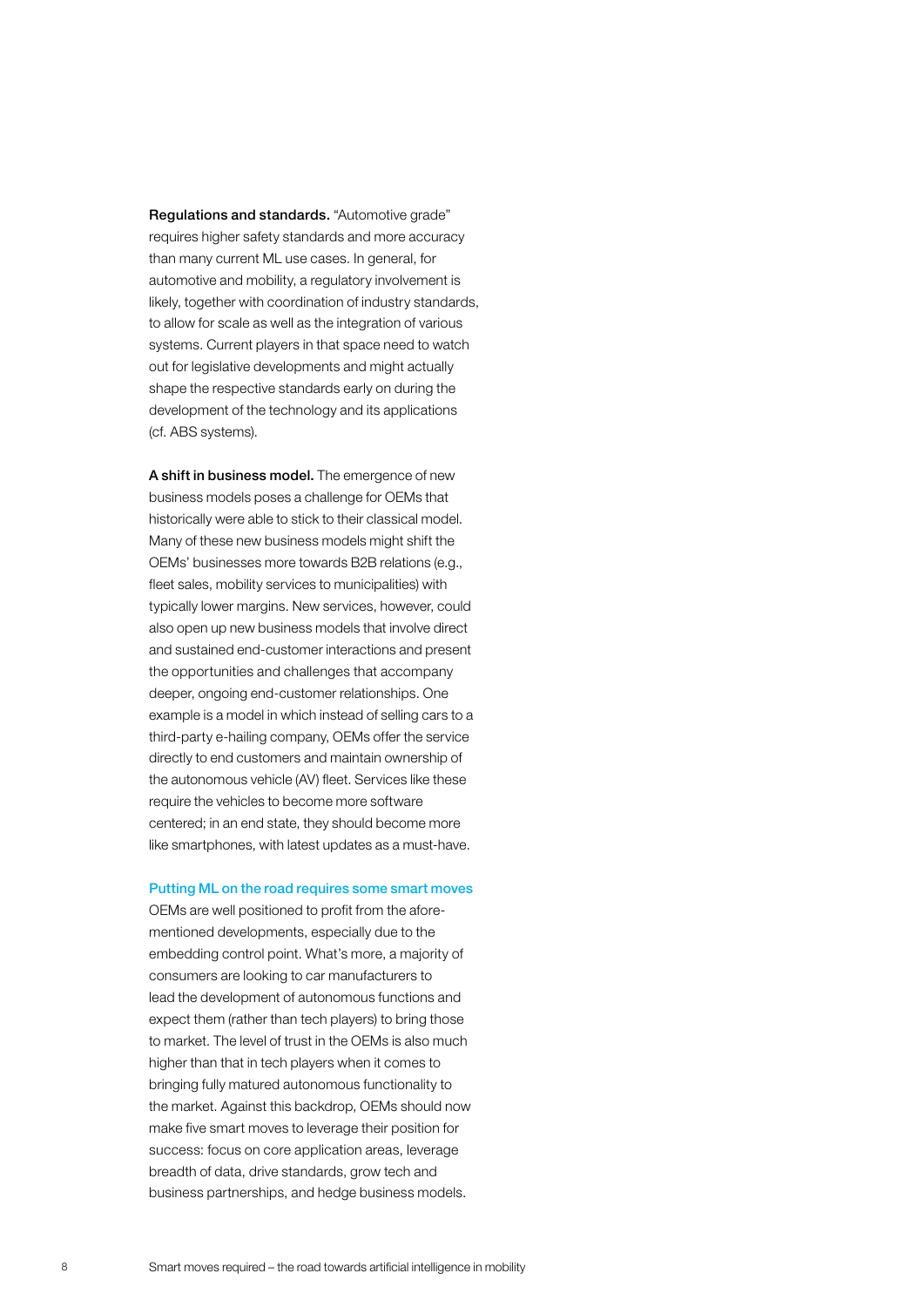We wish to express our appreciation and gratitude to the German Association of the Automotive Industry (VDA) for their support and valuable contributions. In particular, we would like to thank Dr. Joachim Damasky, Henry Kuhle and Graham Smethurst.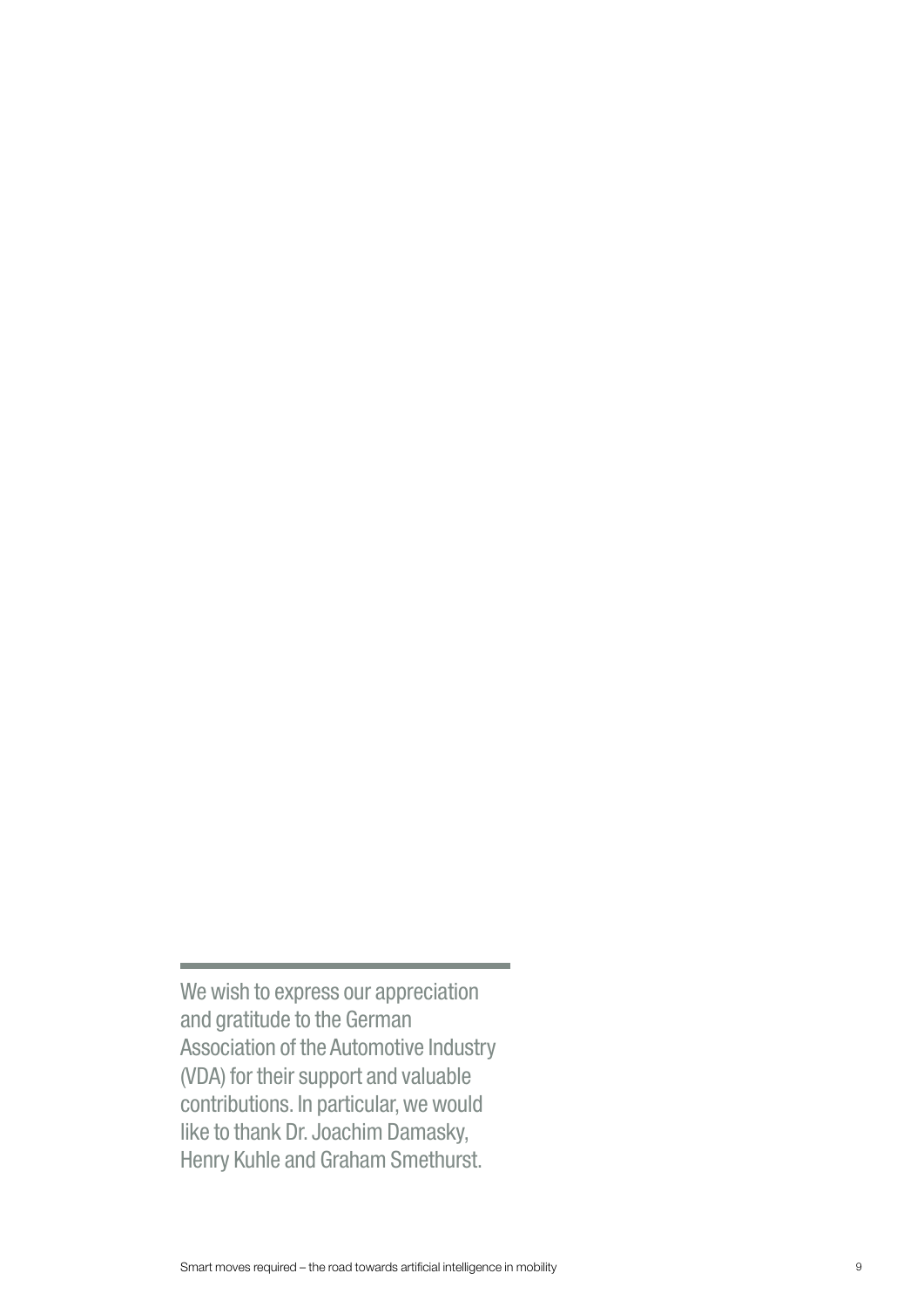

# AI IN MOBILITY AND AUTOMOTIVE – INDUSTRY BUZZ OR INDUSTRY BUSTER?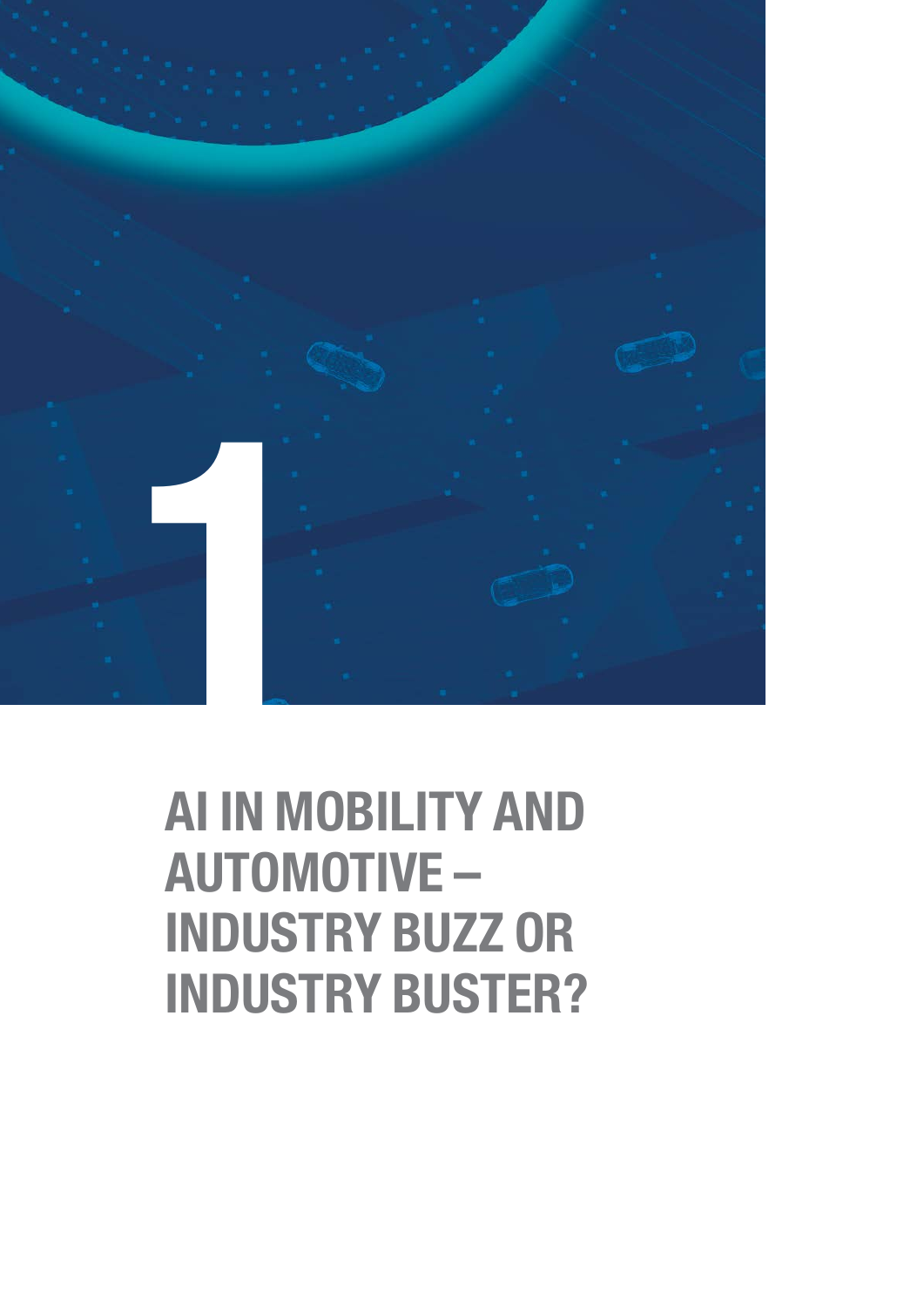### 1.1 Not everything that is new is AI; many

applications actually build on traditional methods AI is today's industry "hot topic." Many products and services are currently being sold as "intelligent," but in most of those cases it is rather a form of AA (e.g., an evolution from conventional algorithms) that is the enabler of those features, e.g., predictive maintenance in manufacturing.

AI, however, is more than complex calculations involving massive amounts of data. It is the ability of machines and systems to learn to deal with situations far beyond the initial inputs of software programming. It is their capacity to – much like humans – process, interpret, and make decisions based on massive amounts of entirely new inputs based on prior experience.

Although AI has existed since 1950, it has only gained wider functional applicability recently (see Text Box 1). This has been made possible through new approaches (e.g., deep learning) and training methods, better and more powerful computing hardware, and the availability of large amounts of data through the cloud.

Despite these developments, we are still only at the beginning of the AI disruption. The current state of the art is "narrow AI," which is able to outperform humans but only in very specific tasks. Developments in this field are occurring at a rapid pace. For example, ML-based methods surpassed human abilities in image recognition in 2015 and a deep-learning system beat the world champion of the board game Go in 2016 – one of the most complex board games in existence. Autonomous driving, while being very complex, still represents narrow AI.

The level and nature of specific AI technology required differs very much by application. For example, narrow AI comprises classic navigation systems as well as autonomous driving with approximately 1 GB of data per second – 1 million times more data than current navigation systems handle.

Beyond this narrow AI comes "general AI," which matches human abilities across many areas (including scientific creativity, social skills, and general wisdom), and finally "super AI," where the technology outperforms humans in every field. This presumes the continued growth of available computing power. Today, computers have already surpassed the computational-power equivalent of a mouse brain, and if the exponential progress of computing power following Moore's law continues, they will reach human-level power by 2030.

The focus of this report is AI systems that use ML – specifically deep learning techniques – to enhance or create new application areas in the automotive/mobility sector. See Text Box 1 for definitions of the levels of AI, the types of ML, the branch of ML most applicable to the automotive/mobility sector, and the network types that comprise it.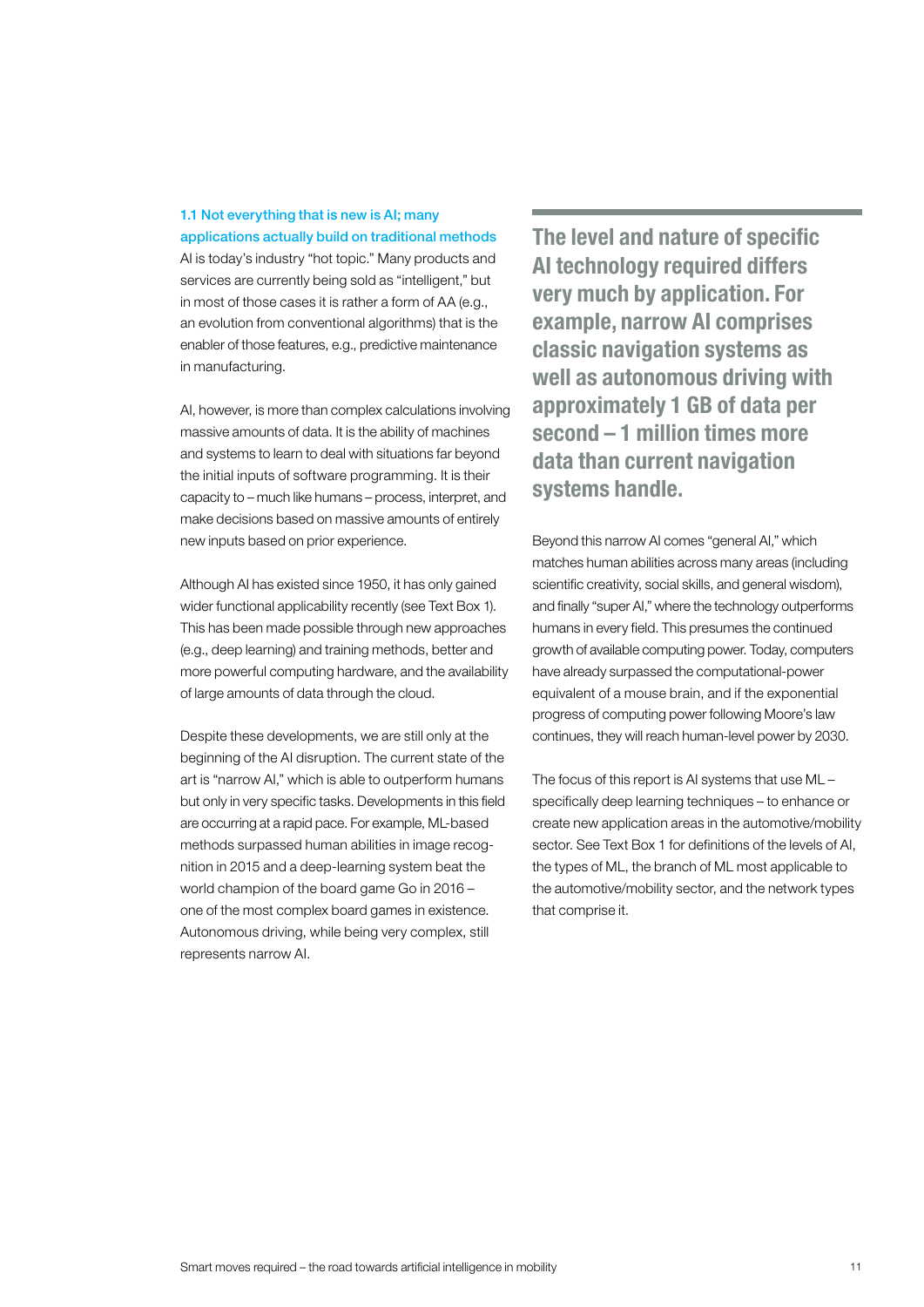#### Text Box 1 – the nomenclature of AI

For the purpose of establishing a common understanding, we define various AI-related terms as they are used in this report.

#### Artificial intelligence (AI)

is intelligence exhibited by machines and systems, with machines mimicking functions typically associated with human cognition. There are three levels of AI:

The lowest level is narrow AI, the current state of the art with existing software that automates a traditionally human activity and often outperforms humans in efficiency and endurance in one specialized area, e.g., playing board games, predicting sales, and forecasting the weather. Autonomous driving is also a case of narrow AI, albeit one with significantly higher complexity than all currently available applications.

General AI/human-level AI describes the capacity of machines to understand their environment and reason and act accordingly, just as a human would in all activities across all dimensions, including scientific creativity, general knowledge, and social skills.

Super AI, the highest level of AI, is reached when AI becomes much smarter than the best human brains in practically every field. Super AI systems can make deductions about unknown environments. There is much uncertainty and debate about whether and how this state could be reached, and what its implications will be.

#### Machine learning (ML)

describes automated learning of implicit properties or underlying rules of data.

It is a major component for implementing AI since its output is used as the basis for recommendations, decisions, and feedback mechanisms with regards to a previously unknown situation.

ML is an approach to creating AI. As most AI systems today are ML based, the terms are often used interchangeably – particularly in the business context.

It involves training algorithms on sample input data to optimize its performance on a specific task so that the machine gains a new capability. The trained ML algorithm then uses its learning experience to better make predictions based on previously unseen data (such as recognizing a certain type of animal on an image).

#### ML systems are mainly trained using three methods

- **Supervised learning.** The ML system is provided with example input data that is similar to the data that the ML system should learn to predict. The provided data is labeled, i.e., the desired output is included in the data.
- Unsupervised learning. The input data does not contain labels, and the ML system needs to find its own metrics and categorizations based on recognizing structure in the data.
- **Reinforcement learning.** The ML system selects actions to maximize the payoff based on a reward function – i.e., machines and software agents automatically determine the ideal behavior within a specific context using trial and error to maximize their performance.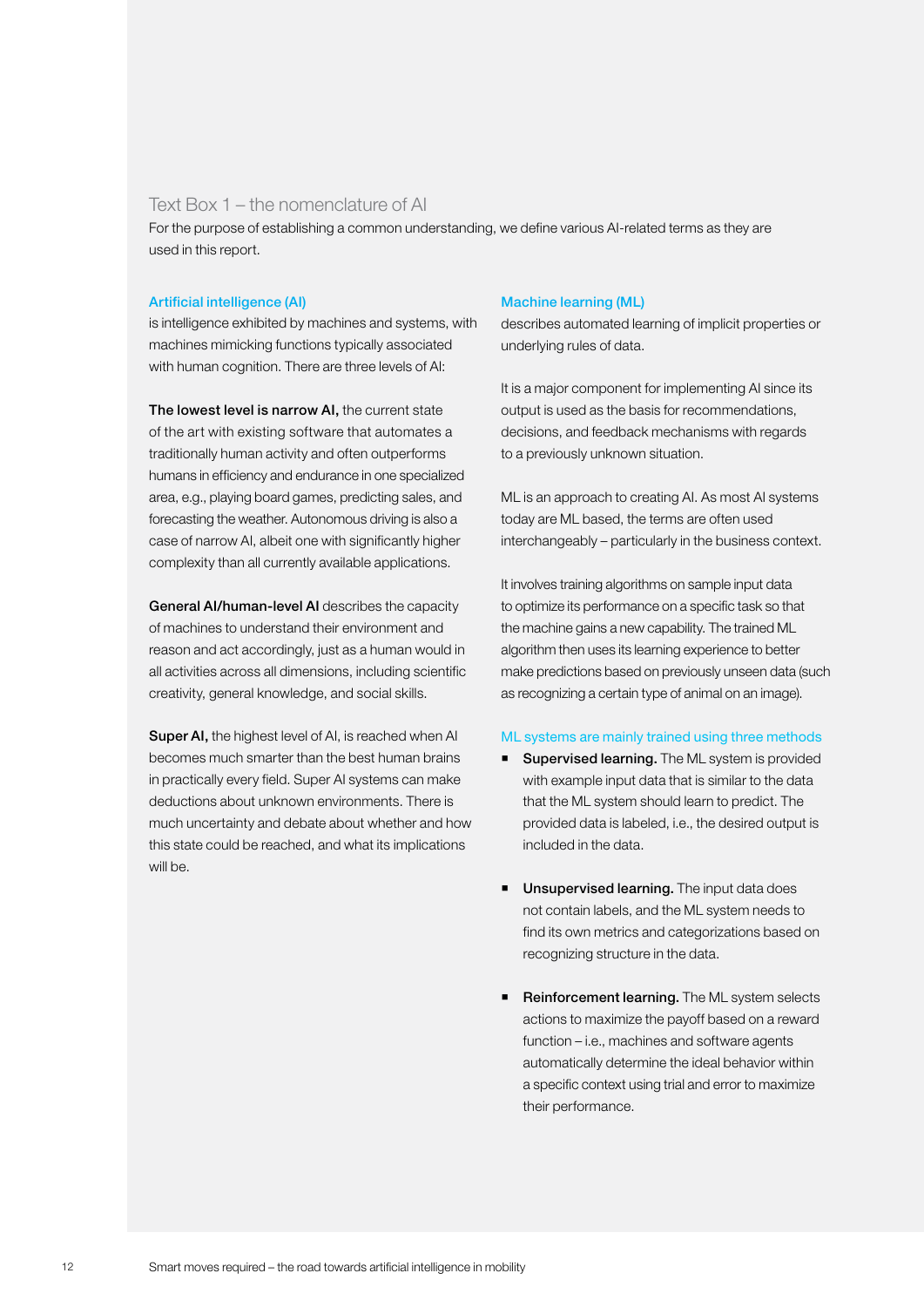#### Deep learning

is a branch of ML. It deals mainly with neural networks that consist of many layers, hence the name "deep." Since the 2010s, deep neural networks have been the most successful ML approach in many areas.

Deep neural networks can be applied to all three types of learning mentioned above. They work well for many pattern recognition tasks without alterations of the algorithms as long as enough training data is available.

Thanks to these properties, deep neural networks can be applied to a broad range of tasks from visual object recognition to the board game Go. Neural networks consist of nodes, called neurons, which are organized into layers. Neurons in different layers are linked to each other with a system of weighted connections.



Data is presented to the network at the input layer, which communicates with subsequent hidden layers.

Each hidden layer processes the signal of the previous layer, thereby transforming it into a more abstract form. Finally, the output layer transforms the signal from the last hidden layer into the output signal. This specific neural network is "fully connected."

#### Two of the most common types of deep neural networks are convolutional and recurrent

- Convolutional neural networks are often used for visual input data. The system of connections between their neurons aims to exploit the hierarchy of features, e.g., by interpreting pixels as part of a nose, a nose as part of a face, and a face as part of a full cat.
- Recurrent neural networks are typically used for speech recognition and other forms of natural language processing. The sequence of inputs is important in these applications, which requires dynamic behavior of the network. Recurrent neural networks achieve this by feeding their output back into the network as input.

Deep learning is the current state of the art in AI, the potential of which has only recently been unlocked through advances in computing power and the availability of big data

#### **Development over decades**

| Artificial intelligence<br>The science of making<br>intelligent systems                                                                      | <b>Machine learning</b><br>A major approach                                                                                                           |                                                                                                                                  |  |
|----------------------------------------------------------------------------------------------------------------------------------------------|-------------------------------------------------------------------------------------------------------------------------------------------------------|----------------------------------------------------------------------------------------------------------------------------------|--|
|                                                                                                                                              | to realizing Al                                                                                                                                       | Deep learning<br>A branch of machine<br>learning                                                                                 |  |
| 1950s                                                                                                                                        | 1980s                                                                                                                                                 | 2010 <sub>s</sub>                                                                                                                |  |
| System explicitly programmed<br>to execute a certain action.<br>such as a conventional<br>navigation system circum-<br>venting a traffic jam | System can learn simple<br>reactions without being<br>explicitly programmed, such<br>as pedestrian recognition<br><b>Example in-vehicle assistant</b> | System can reason about<br>unknown environments, such as<br>deducting safe vehicle trajectories<br>in complex traffic situations |  |

#### **Capabilities today**

Improved algorithms and training methods



Better and specialized hardware



ilability of data, ntralized in cloud

SOURCE: McKinsey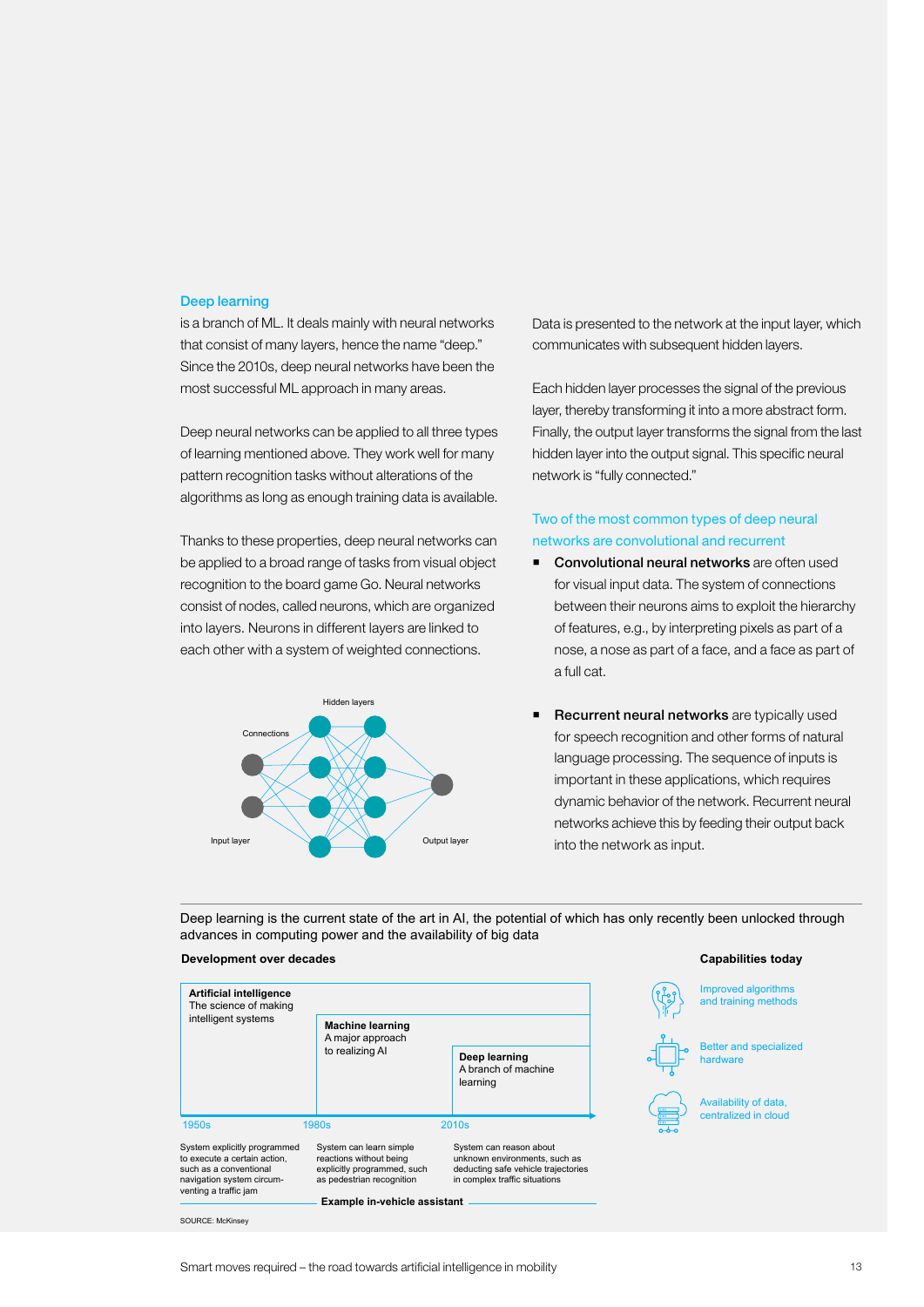#### 1.2 We pragmatically describe ML for mobility along three main criteria

ML implements AI by using data rather than explicitly programmed rules and is the element that makes AI functional in a wide range of real-world use cases. Applying a practical working definition, the technology is able to deliver in three key areas in automotive/mobility:

- Act upon highly complex situations (as measured by the amount of data needed to describe it)
- Cope with a high number of situations that cannot be covered adequately by explicit programming
- Improve over time without explicit instructions, learning from data of previously unknown situations in an unstructured way.

#### 1.3 ML is not optional – it is a significant source of competitive advantage for the next decades in automotive/mobility

For the automotive/mobility industry, ML will not be optional. It will be the technological foundation and the source of significant competitive advantage for decades to come. For example, in autonomous driving (AD), ML is required, at the very least, for image recognition, where human programming cannot possibly keep up.

Human-level image recognition typically requires systems with dozens of millions of parameters that are set (trained) on a supercomputer for two to four weeks – a task that would take 1,000+ person years, even if it could be done manually.

AD example: the most likely setup will be an AI-based system with some conventionally programmed guardrails.

- For decision making, ML may be just one part of the solution. ML will not be the only solution, as it is very difficult to trace and analyze potential malfunctions in a neural net. But without ML, the vehicle might not be able to react to every situation. This is especially the case since manually driven cars and pedestrians will create a very wide range of situations. Exceptions to general rules are a safety necessity, and it would be too difficult for a human programmer to anticipate every possible situation and program the appropriate vehicle reaction. Most likely, the solution will be a combination of both forms (i.e., ML and pure programming). There will be guardrails within which ML can play. These guardrails are necessary to ensure verifiability of systems.
- For image recognition, however, ML is absolutely necessary. The sheer scale of the networks required to reach the level of human ability makes any approach other than ML impractical. For the past 20 years, only ML techniques have been used for image recognition, reaching superhuman object recognition ability in 2015. This is the case because neural-nettype applications have a structure similar to the human brain, extracting different levels of abstracted features and making for optimal image recognition.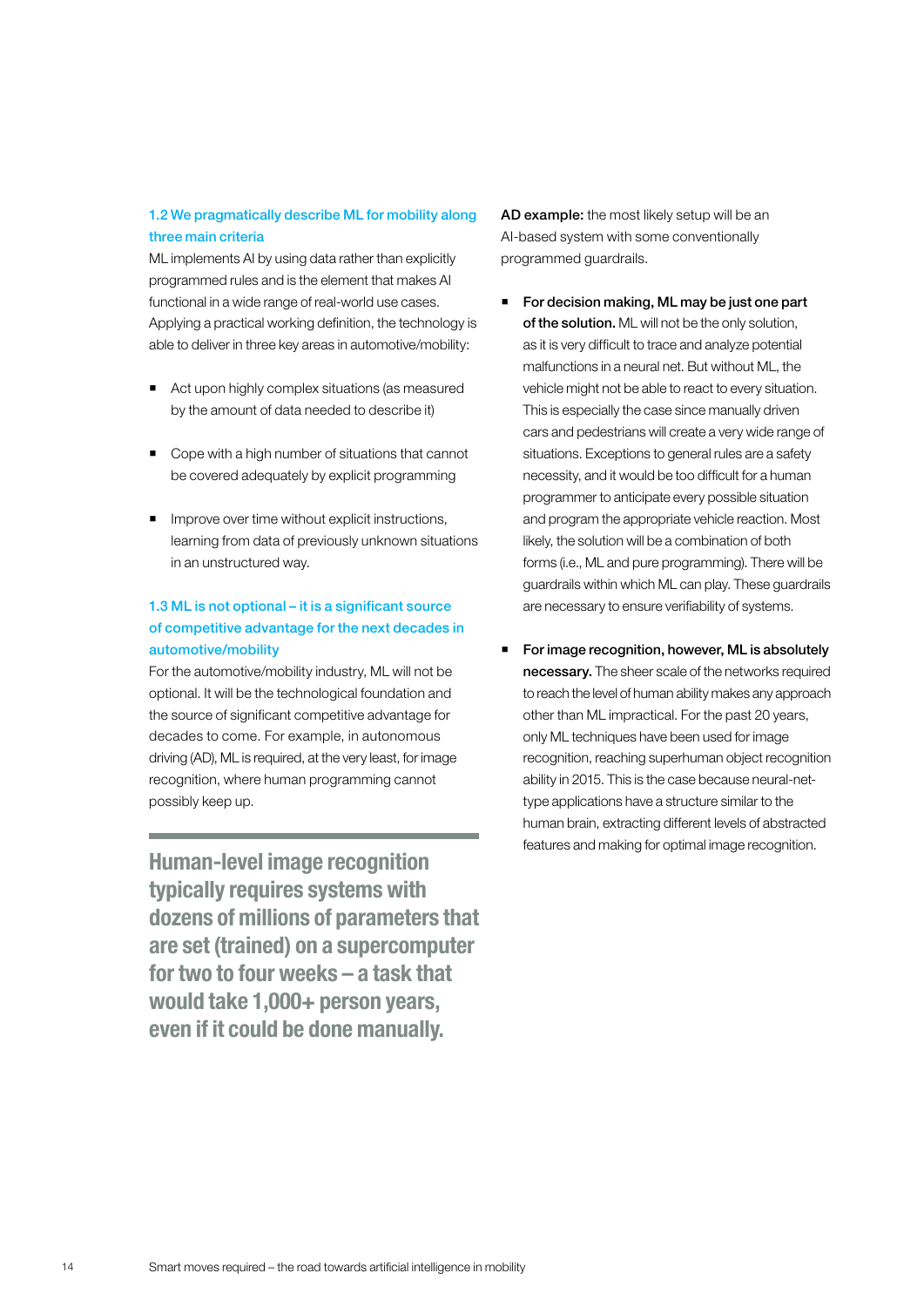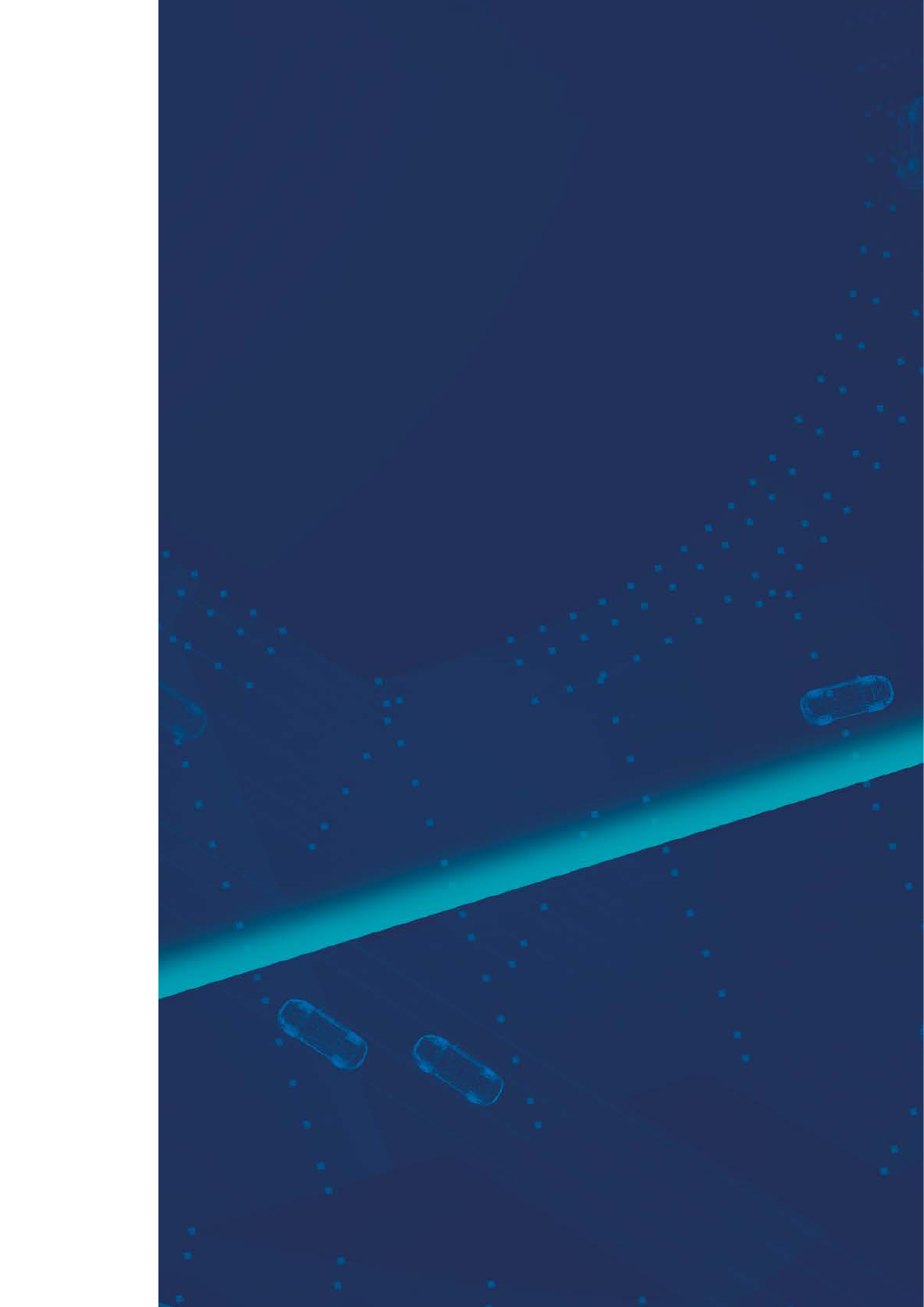

# ML-BASED AUTOMOTIVE/ MOBILITY APPLICATIONS SHOW SIGNIFICANT OPPORTUNITIES – ESPECIALLY BECAUSE CONSUMERS' OPENNESS IS HIGHER THAN EXPECTED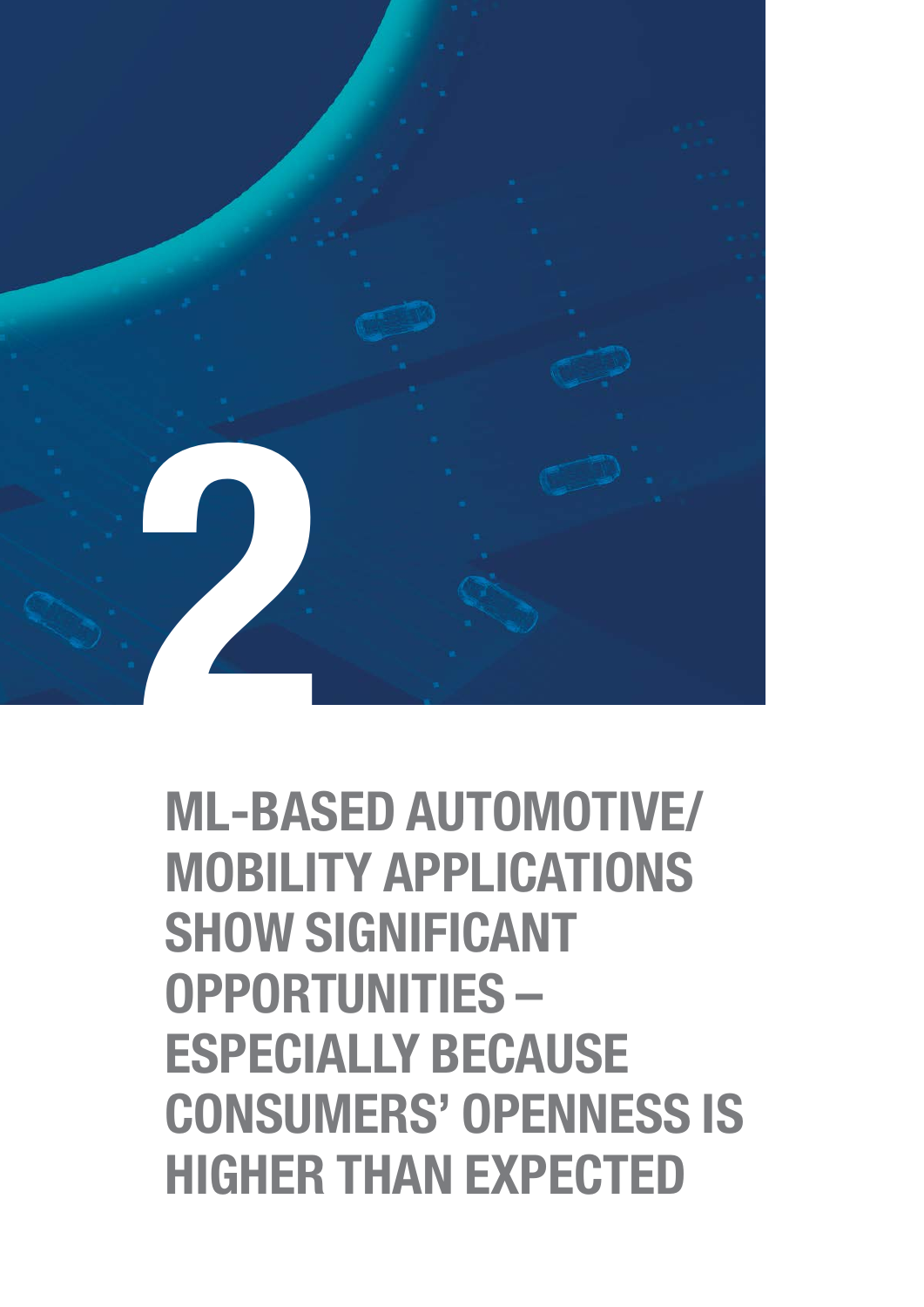#### 2.1 Surprisingly, there is little reluctance from consumers towards AI – especially in light of applications that bring convenience and comfort

One clear finding of the research bodes well for AI's development: not only do consumers expect AI to have a large impact, they understand that AI will be a game changer (Exhibit 1).

Specifically and contrary to expectations, the vast majority is open to the ways AI might improve their lives with only 25 percent seeing a major risk associated with AI. This openness is primarily driven by three aspects: the increased levels of comfort and convenience offered by AI applications (e.g., 75 percent of consumers would be interested in having an AI-driven robot to do housework); the safety aspect (zero accidents) since 76 percent of consumers are convinced that AD will increase road safety and reduce accidents in the future; and the overall societal impact, since AI technology might reduce emission, optimize the flow of traffic, and lower the need for parking areas in cities, etc.

Consumers' general interest in/acceptance of AI also applies to the technology's application to automotive/ mobility: 84 percent think AI will play a major role in the automotive industry and consider it a great opportunity.

Contrary to expectations, there is even high consumer acceptance of the AI use case of AD; 47 percent would feel good if family members used fully autonomous

vehicles (Exhibit 2). This sentiment is especially prevalent among Chinese consumers, young people, and those living in urban areas. Similarly, 70 percent of consumers think the government should legalize AD (15 percentage points more than in 2015) (Exhibit 3). Also here, convenience is the most important factor for consumers to switch to AD (70 percent).

This overall interest in what AI could enable in automotive/mobility technology leads to a considerable willingness to pay for those features. Of the consumers who indicated "high interest" in AD features (24 percent of those surveyed), 46 percent are willing to pay over USD 4,000 for AD features on their next car. There are high expectations around the topic of AD, with the average of all consumers expecting full autonomy to be widespread on the road in about five years – probably a tight timeline for both the development of technology and the rollout of the relevant regulatory framework.

AD features are so important to consumers that 65% would switch OEMs for better AD functionality – over 90% for young consumers and those living in large cities.

#### **EXHIBIT 1**

More than 50% of consumers see AI as a major enabler for change and few see a major risk – overall, they are very open to AI use cases that make their lives easier Share of respondents, percent



**Consumers are very open to specific AI use cases that increase convenience**

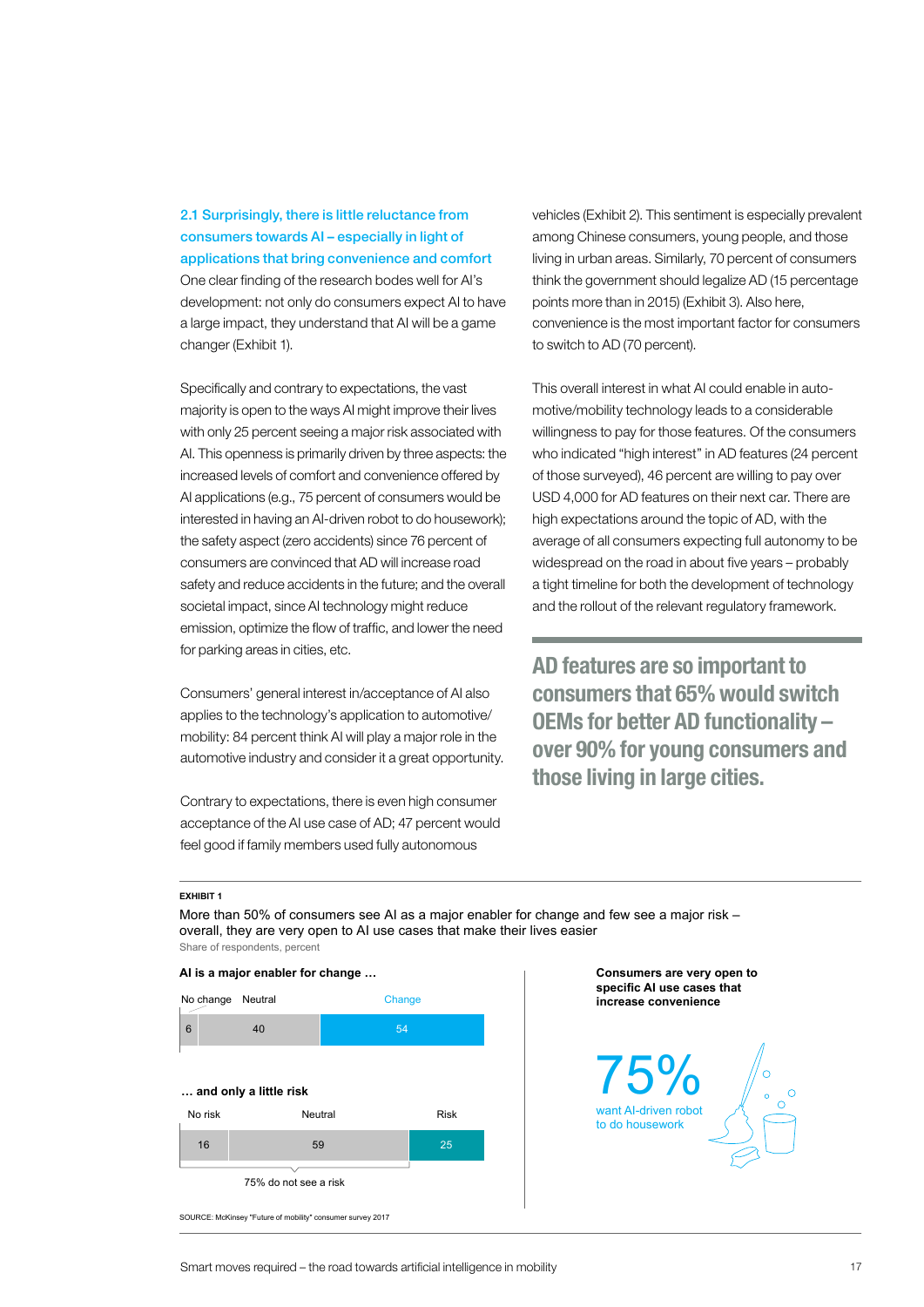#### **EXHIBIT 2**

Heterogeneous picture – 47% of consumers accept AD already today with highest interest in China, amongst younger respondents, and people living in bigger cities Share of respondents, percent

Negative **Positive** 

#### **How would you feel about family members using fully autonomous vehicles?**



### $\blacksquare$ EXHIBIT 3

General interest in and acceptance of autonomous functionalities is high amongst consumers



SOURCE: McKinsey "Future of mobility" consumer survey 2017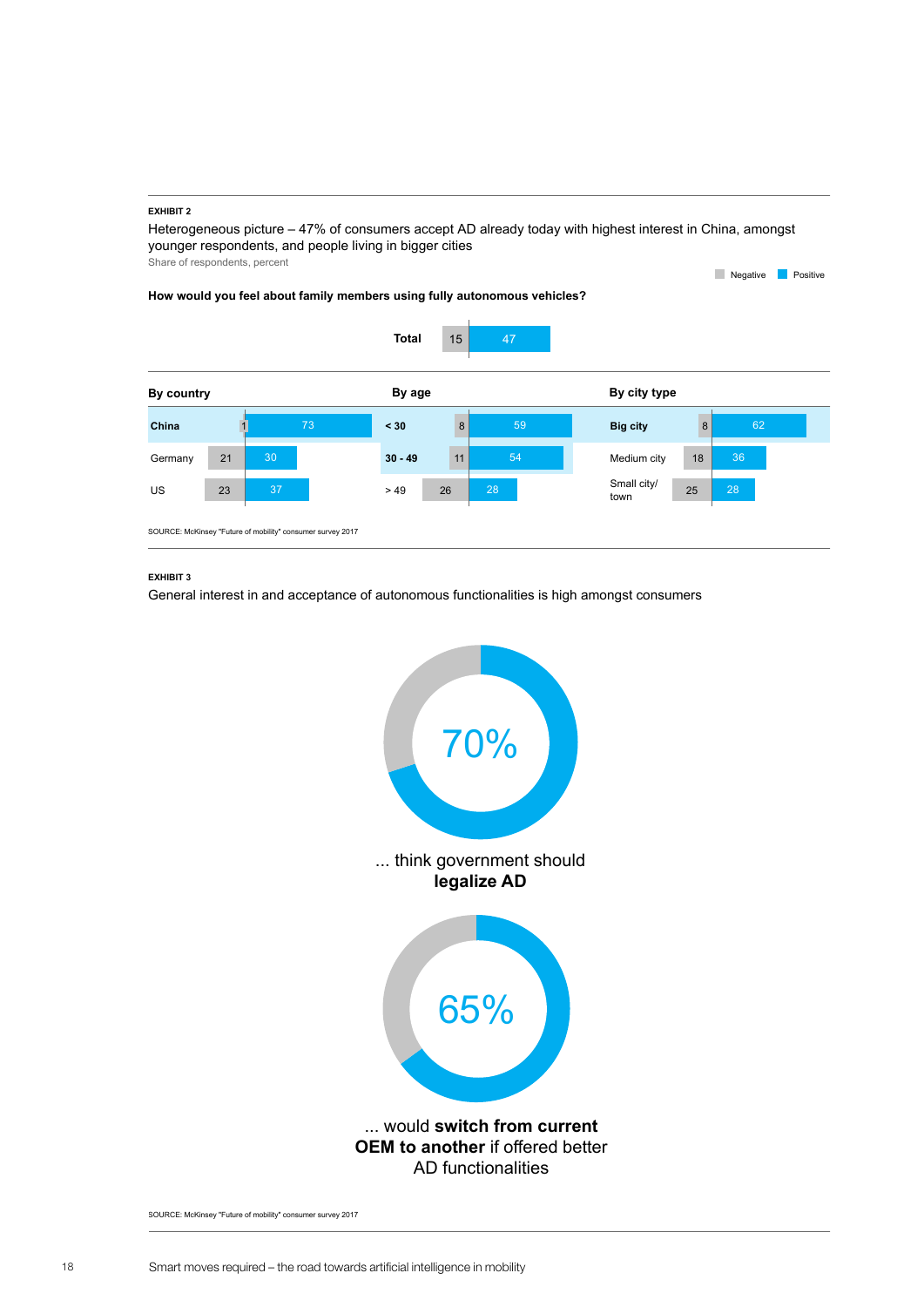2.2 New value pools are created through AI-based/-enhanced applications – however, many require exploration of new business models from automotive players

There are two key reasons why ML's impact on the automotive space will be especially significant.

#### Processes, products, and even businesses are in

play. For many industries, the impact of ML will largely be felt in operations and internal processes. Specifically, improvements in product and service quality, internal process optimization, boosts in yield, and increases in production efficiencies, e.g., via cost reductions in supply chain, manufacturing, R&D, and support functions, will all be the result of ML. In automotive, however, on top of those process improvements, the product itself will be fundamentally affected by ML, and even new businesses will result from the new products. The technology will be the foundation of new vehicle functionality related to, among other advances, AD and in-vehicle experience. This opens the door to the creation of new revenue pools and the redistribution of existing ones.

Behind the digital curve. Automotive's starting point puts the industry in an especially challenging position as it contends with the disruptions and opportunities that ML presents. As a very traditional industry, automotive has a lower "digital quotient" than many other industries, and the gap between where the

industry is now and the promises of AI is massive by comparison.

Based on the large consumer interest and the abovementioned reasons, we have identified a number of exemplary application areas of ML in automotive/mobility (Exhibit 4). They fall into three distinct categories:

- **Process optimizations and increased productivity** (often rooted in AA, but enhanced by ML)
- New or enhanced products (mainly enabled by ML)
- **Entirely new (vertical) businesses, along customer** use cases, making use of these new products.

The new businesses might first be rolled out in private and enclosed areas, such as mines and factory yards. This is due to a better ability to control the environment (e.g., broadband connection), less strict regulation, and – for certain applications – a clear business case for the innovation.

In the following, we detail three application areas of AD, illustrating the changes that driverless vehicles could bring about: robo-taxis, autonomous long-haul trucking, and innovative last-mile delivery formats.

#### **EXHIBIT 4**

Based on that definition, we have identified a number of exemplary application areas

| <b>New businesses</b>        | • End-to-end city mobility provider<br>Autonomous logistics (capacity as a service)<br>• Industry vertical applications, e.g., yard management<br>п<br>$\cdots$ |  |  |  |
|------------------------------|-----------------------------------------------------------------------------------------------------------------------------------------------------------------|--|--|--|
| <b>New/enhanced products</b> | • AD (L4/L5)<br>. In-vehicle experience (e.g., emotion recognition, voice assistant)<br>$\cdots$                                                                |  |  |  |
| <b>Process optimizations</b> | • Predictive maintenance in manufacturing<br>Automated quality testing<br>Robotics in manufacturing<br>$\cdots$                                                 |  |  |  |

#### **ML-based automotive/mobility applications**

SOURCE: McKinsey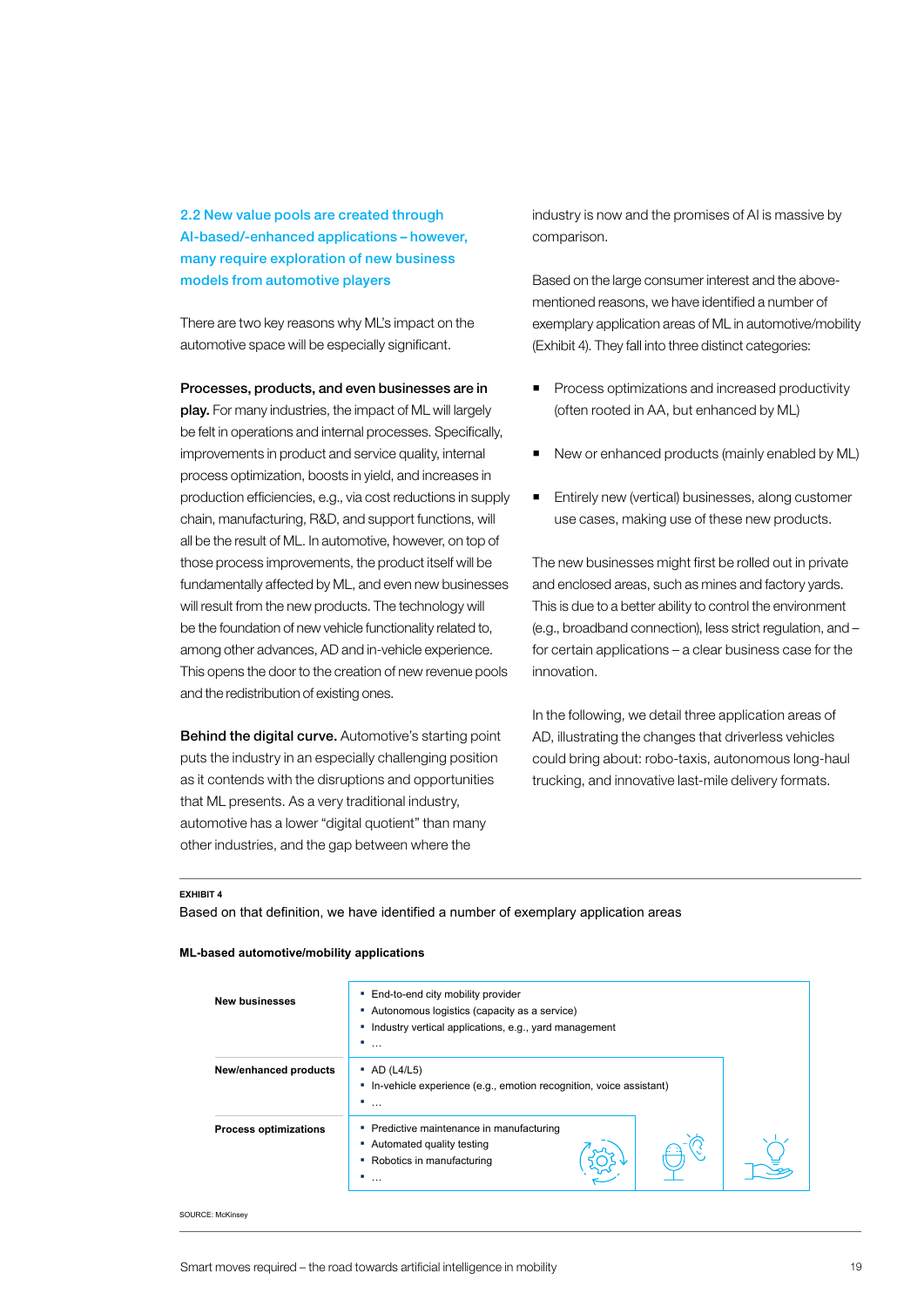#### Snapshot I: Robo-taxis

The huge business potential of robo-taxis results primarily from their significantly lower cost per mile compared to privately owned (conventional and autonomous) vehicles

#### The business case

"Robo-taxi" is the moniker given to the concept of a self-driving, e-hailing, individual mobility solution. The business potential of the model is huge and largely driven by the savings to customers compared to the TCO of a privately owned AV. A lower number of car sales from the rising penetration of the model would be at least in part counteracted by an expected 20 percent increase in miles traveled due to the added convenience and greater access to mobility that robo-taxis would offer.

#### Maturity level

The further development of robo-taxis will occur in three stages:

- The first stage, robo-taxi 1.0, will only be feasible for a very limited number of US passenger miles, and therefore not gain the relevant economies of scale to deliver peak profitability.
- Robo-taxi 2.0 will have wider application and unlock further profits due to improved economies of scale, which opens up its application to the majority of passenger miles.
- Robo-taxi 3.0 will open up the field to offer service unrestricted by geography or time (i.e., anywhere and anytime).

Many players have set ambitious timelines for the development and introduction of robo-taxis. Start-ups are the players first out of the gate with announcements of reaching L4/L5 AVs in 2018. Software player Oxbotica has raised USD 200 million to develop purpose-built robo-taxis. OEMs and tech players plan to reach this milestone between 2019 and 2022. Tesla is one of the pioneers among OEMs with its plans to launch peer-topeer AV sharing in 2018. Apple has not yet announced a date, but the tech player is rumored to be working on next-generation mobility projects.

#### **EXHIBIT 5**

For robo-taxis there will be 5 main strategic control points in the value chain



SOURCE: McKinsey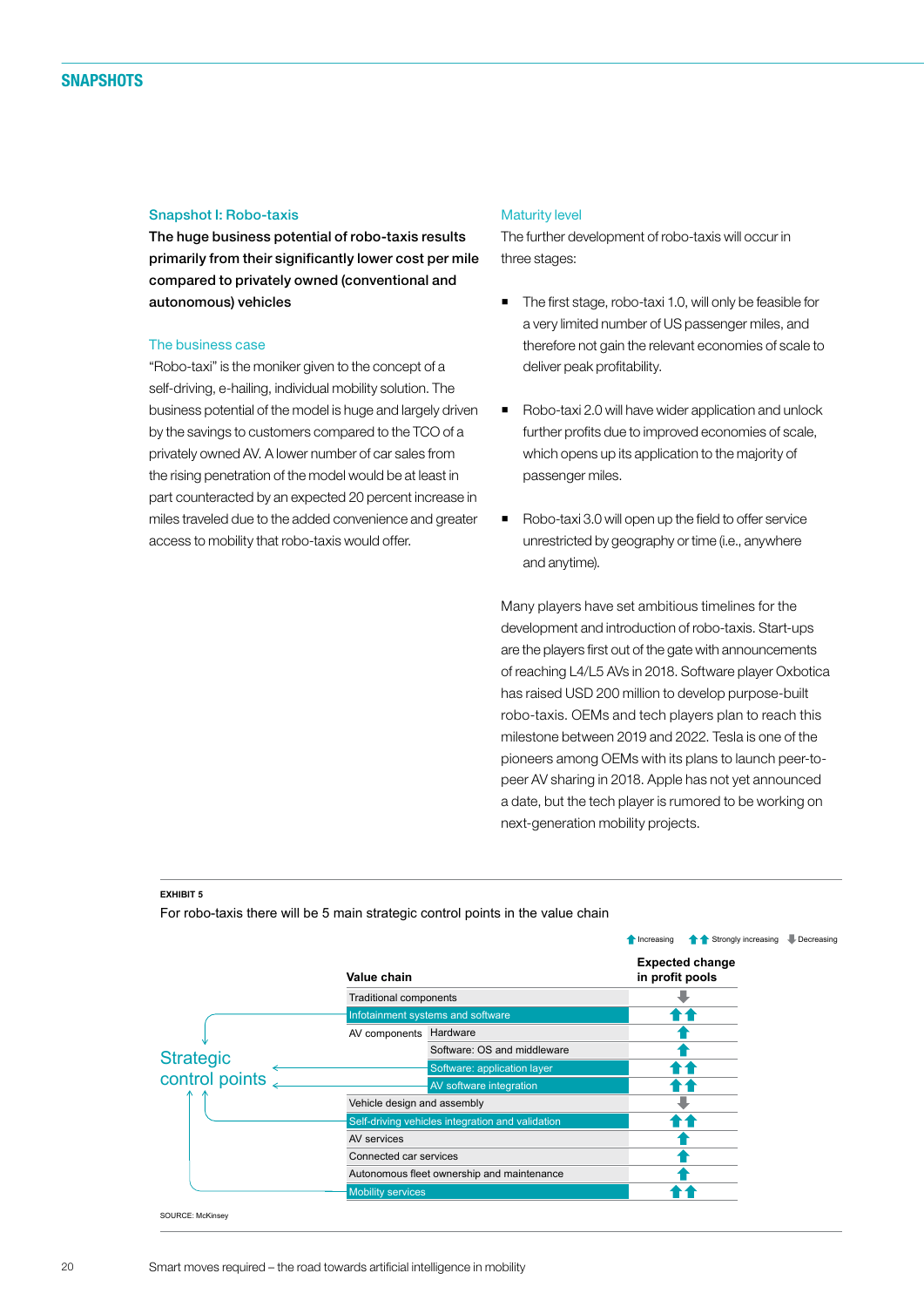#### Implications for the competitive landscape

There will be four main strategic control points in the future robo-taxi landscape, each giving a significant profit advantage to the player that owns it (Exhibit 5):

- Infotainment systems and software control the customer experience, and their success depends on the degree to which they are able to seamlessly connect the elements of a passenger's journey.
- Software application layer and AV software integration is critical for safety and ride performance. The barriers to entry are high for this space as its foundation is proprietary technology that requires significant investment and highly specialized talent to develop. Owning this control point could provide leverage on connected car services.
- Self-driving vehicle integration and validation is critical for safety and ride performance as well. It also presents high barriers to entry, as it requires a proven track record in quality assurance for large-scale commercialization of highly engineered products. Owning this control point will enable the offering of additional connected car services to further reduce operating costs.
- Mobility services leverage big data to, among other things, optimize routing. Owning this customerfacing control point positions providers to leverage network effects and economies of scale to monetize connected car services.

Certain players will have inherent advantages over others along certain control points. For example, OEMs will have the advantage in vehicle integration and testing. Given that several players have already invested in mobility services, this trend provides additional opportunity for OEMs to grow further in this field. Starting with larger cities, OEMs are well positioned to roll out robo-taxis in several phases. Prerequisite for this endeavor is the ability of OEMs to develop the relevant capabilities, either in-house or via partnering with strong global or local players. Other players from different sectors, however, will most likely also invest in new capabilities to maintain and grow their positions in the value chain (e.g., mobility service providers).

#### Snapshot II: Autonomous trucks

Autonomous long-haul trucking will be implemented in three stages, of which the first is already around the corner in terms of technology availability

#### The business case

Autonomous long-haul trucking will be implemented in three distinct stages. In the first stage, platoons of two or more trucks will be electronically linked to accelerate and brake together, allowing them to drive closely behind each other. This improves fuel efficiency due to decreased air resistance and could eventually only require one driver in the leading truck. Since it requires overlapping driving routes, not all deliveries can employ platooning. Furthermore, platooning would be mainly applicable on highways and less so in urban environments. For this reason, a limited investment in logistics infrastructure would be needed to ensure all terminals are next to highways.

In the second stage, automation allows for fully autonomous driving – in platoons if possible – in constrained environments such as highways, with drivers only required for conventional pickups and drop-offs. This requires similar infrastructure investments as for platooning, but even fewer drivers, which leads to additional cost reductions.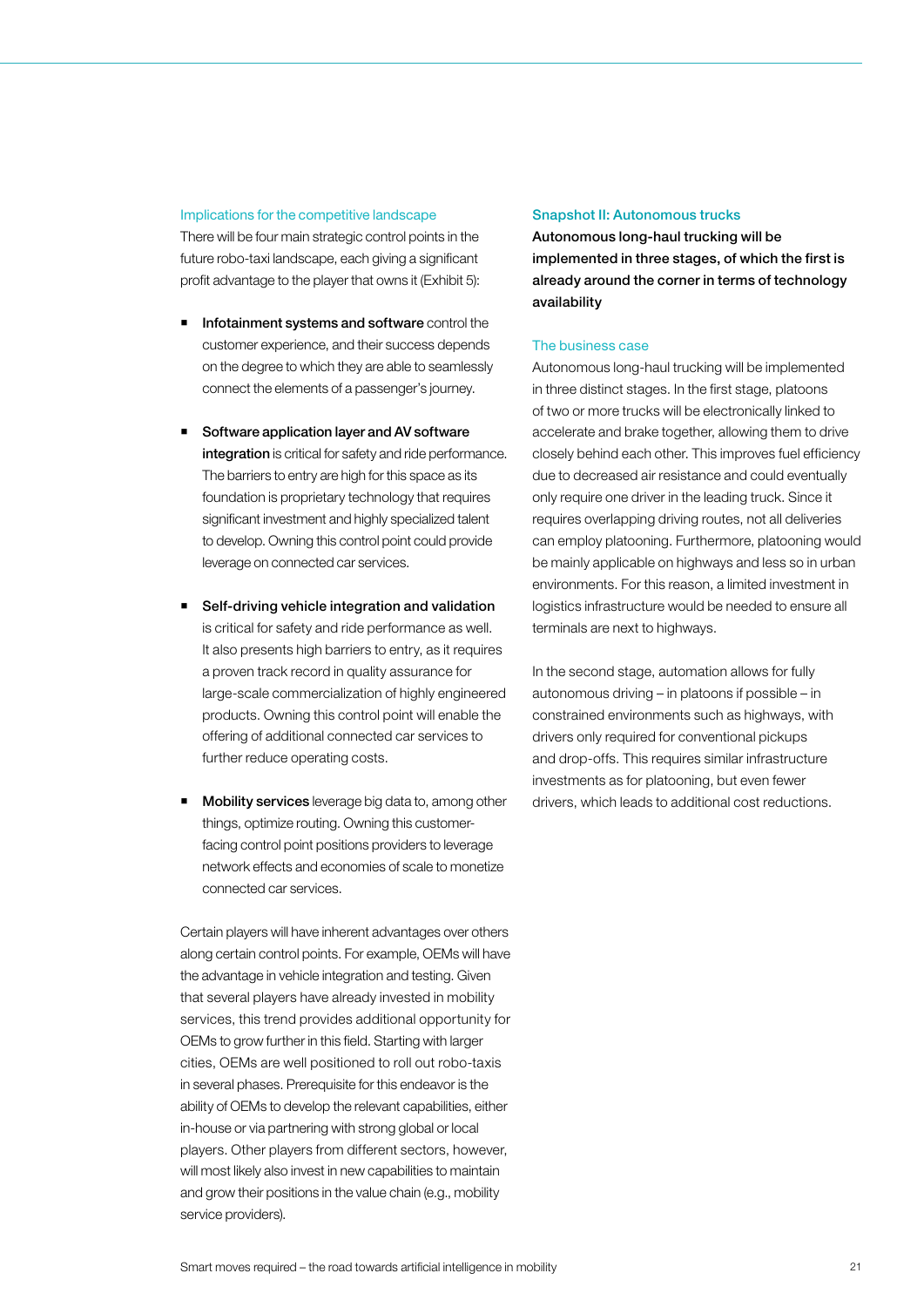In the final stage, full autonomy enables end-to-end driverless transport, where most driver involvement is eliminated throughout except for specialized cargo or vehicles.

#### Maturity level

Compared to passenger vehicles, truck components and data systems today are already quite standardized. Together with the relatively specific use cases, the first autonomous functionalities will be technologically ready soon, especially for use on constrained environments such as highways. Platooning will most likely be the first stage of autonomous truck operation, followed by driverless trucks on highways and fully autonomous trucks.

#### Implications for the competitive landscape

Similar to robo-taxis, there are several strategic control points that are essential to gain access to the emerging profit pool, while other components of the value chain will lose importance (Exhibit 6). The most critical ones are the following:

Providers of AV software and system integrators will be in a strong market position.

- Large fleet owners and fleet service providers will have the scale and resources to update their vehicles, capturing the most control in the future value chain.
- Drivers and individual owners will see significant decline.

OEMs do not have the same strategic/capability advantage in the area of logistics as the large-scale logistics companies. However, the opportunity to build strong partnerships and penetrate vertically (e.g., by taking the fleet ownership and providing the fleet to logistics providers) is a possible scenario worth exploring (as discussed in Chapter 4).

#### **EXHIBIT 6**

The value chain of autonomous trucks will also be controlled by 5 strategic control points

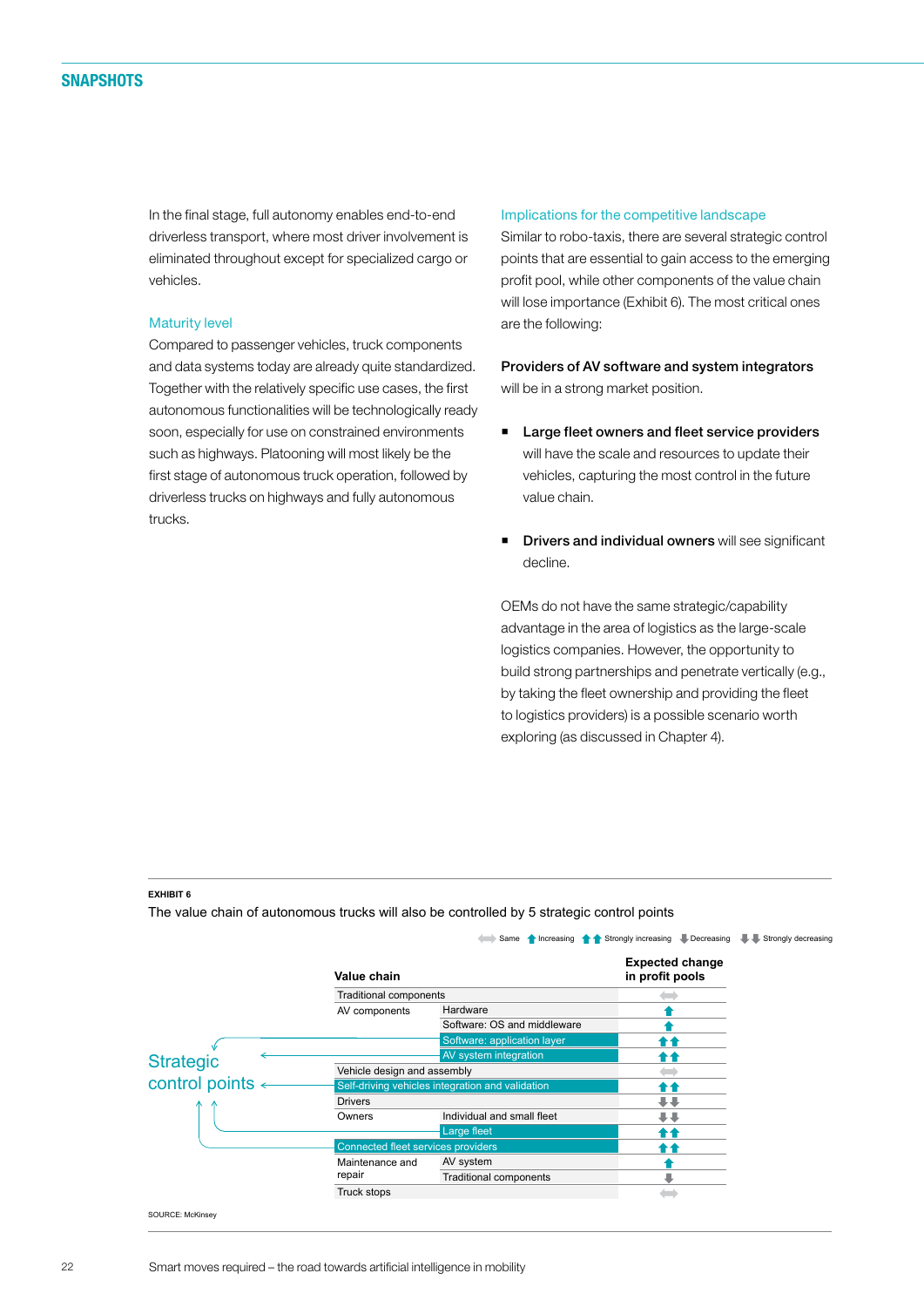#### Snapshot III: Integrated solution for last-mile delivery

Autonomous delivery vehicles are a promising candidate to meet the rising demand of customers for delivery innovations

#### The business case

The logistics industry is among the top customers of commercial vehicles and is likely to become even more important, given that its global revenue pool is expected to continue to grow at 6 percent per year until 2025. In Germany, for example, today's last-mile logistics market alone is already comprised of approximately 100,000 vehicles, which is even more than the number of taxis in the country.

For the industry's last-mile players, the introduction of delivery innovations such as same-day delivery, timewindow delivery, and instant delivery is currently a top priority in order to fulfill emerging customer demands and to tap into a new value pool. However, while consumers are becoming increasingly demanding with regard to last-mile service offers, their willingness to pay is very low, with most consumers only willing to pay a premium of USD 1 or less for fast and reliable delivery. Yet even in dense urban areas, the last-mile cost for same-day deliveries is double that for standard deliveries (around USD 3 vs. USD 1.50 for a 10 percent volume share of same-day deliveries). Thus, the premium customers are currently willing to pay is clearly not sufficient to cover the extra delivery cost.

Accordingly, technological advances that are revolutionizing courier, express, and parcel (CEP) players' cost structure are needed to make the last-mile innovations economically viable for more households and fuel the industry's growth aspirations. If, in addition, these advances also result in significant last-mile cost reduction potential for standard deliveries, all the better. These advances are backed by customers' preferences, with two-thirds rooting for legalization of trucks and vans with autonomous functions.

For 64 percent of customers, this legalization should even come before autonomous passenger vehicles, so that the trucks/vans can act as testing ground for those technologies.

As it stands, autonomous delivery vehicles (ADVs, e.g., vans or minivans) represent this critical technological advance because it is the dominant technology for automating the delivery of up to 80 percent of parcel volumes, with AI playing a key role in their development. However, despite the considerable potential that the new technology offers, one of the current challenges is automating the last 10 meters towards the consumer's doorstep. To realize full potential, technological solutions to automate handover, thus allowing (unattended) delivery at the doorstep, are required. Besides ADVs, this represents a challenge for other means of autonomous delivery like drones and driving droids as well. Nonetheless, ADVs are superior to alternative technologies, for the following reasons: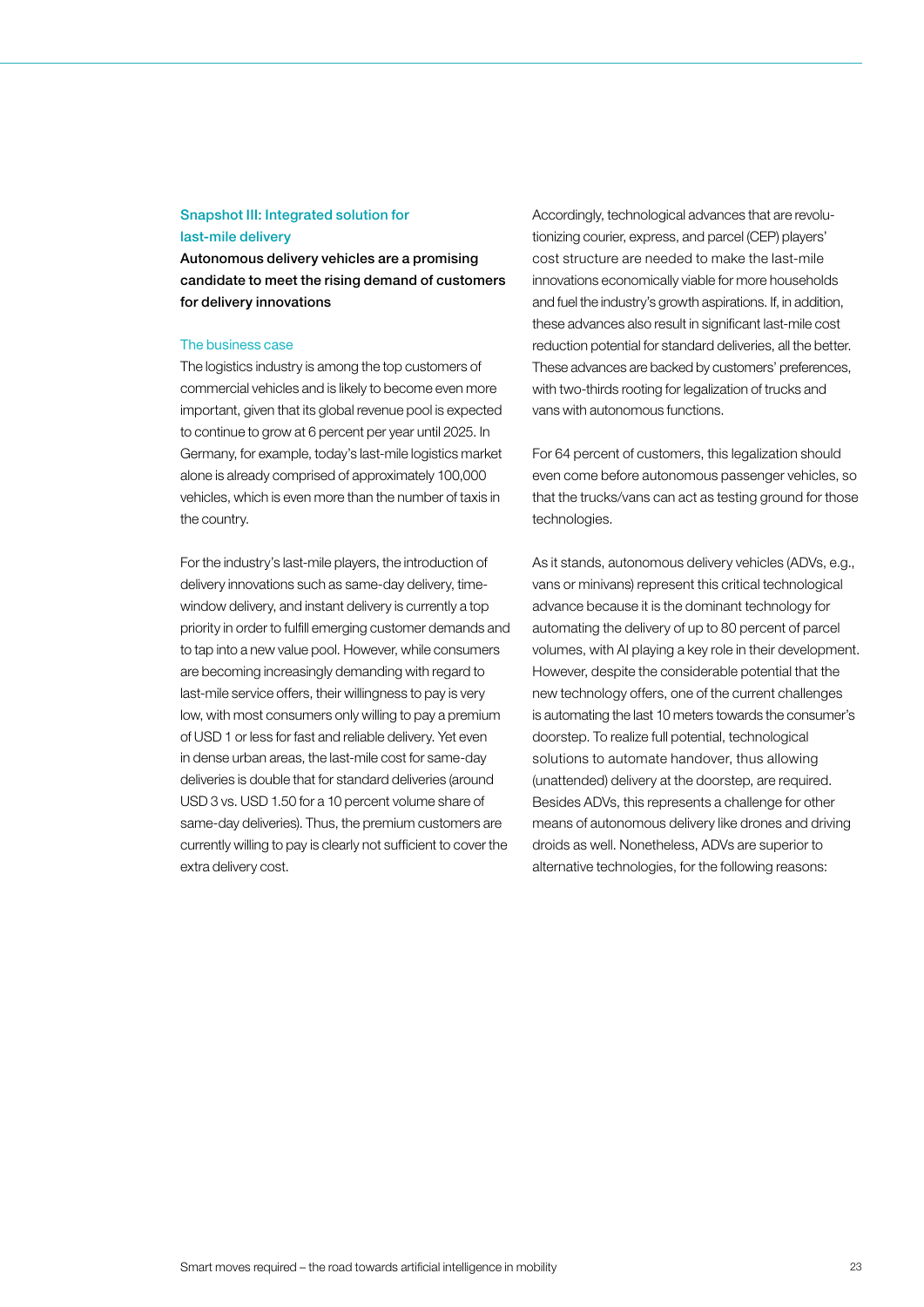#### **SNAPSHOTS**

Superior cost position. ADVs have a cost advantage compared to drones and droids in almost all geographies – especially in rural but also in urban areas (Exhibit 7). And to return to the initial same-day example: with ADV technology, the last-mile cost for same-day delivery drops well below USD 2 and thus makes this use case economically viable.

What's more, compared to traditional last-mile delivery, the cost advantage of ADVs with parcel lockers is around 40 percent, assuming labor costs of about USD 24 per hour. However, the cost advantage diminishes in regions where labor costs are lower, with the break-even point at USD 10 to 12 per hour.

Superior operating feasibility. ADVs fit the standard operating model and are suited for most deliveries. In those areas where there are drawbacks, ADVs will be complemented by drones and droids. The latter, however, have shortcomings themselves in some of the main application areas of the ADVs (e.g., limited capacity of droids, operational challenges of operating a large number of drones in an urban area), and therefore will not be able to replace them.

#### Maturity level

The race for entry into the ADV technology market has started. The technology can be expected to develop stepwise, and the introduction of early-stage applications is going to happen very soon:

- **StreetScooter**, a start-up founded to build electrovans, has been acquired by Deutsche Post DHL. Besides further linking automotive and logistics sectors (e.g., via cooperation with Ford), StreetScooter has already developed an ADV prototype that autonomously follows staff within certain geographic boundaries.
- Volvo is testing a self-driving refuse truck for similar use cases.
- Google filed a patent in 2016 for a fully autonomous vehicle with a mounted parcel locker.
- Amazon reportedly founded a team to focus on driverless vehicle technology also for last-mile applications.

#### **EXHIBIT 7**

For last mile delivery, ADVs with lockers are the dominant technology for most products and areas

| Increasing drop density/decreasing cost                        |                                  |                                     |  |  |  |
|----------------------------------------------------------------|----------------------------------|-------------------------------------|--|--|--|
| Rural areas with low to<br>average density                     | Urban areas with average density | Urban areas with high density       |  |  |  |
|                                                                |                                  |                                     |  |  |  |
| Drones (same day, if fulfillment                               | <b>ADVs with lockers</b>         |                                     |  |  |  |
| times feasible)                                                |                                  |                                     |  |  |  |
| Fulfillment (likely) not possible at<br>economical cost levels |                                  | <b>Bike couriers</b><br>(or droids) |  |  |  |
|                                                                |                                  |                                     |  |  |  |

SOURCE: McKinsey

#### 24 Smart moves required – the road towards artificial intelligence in mobility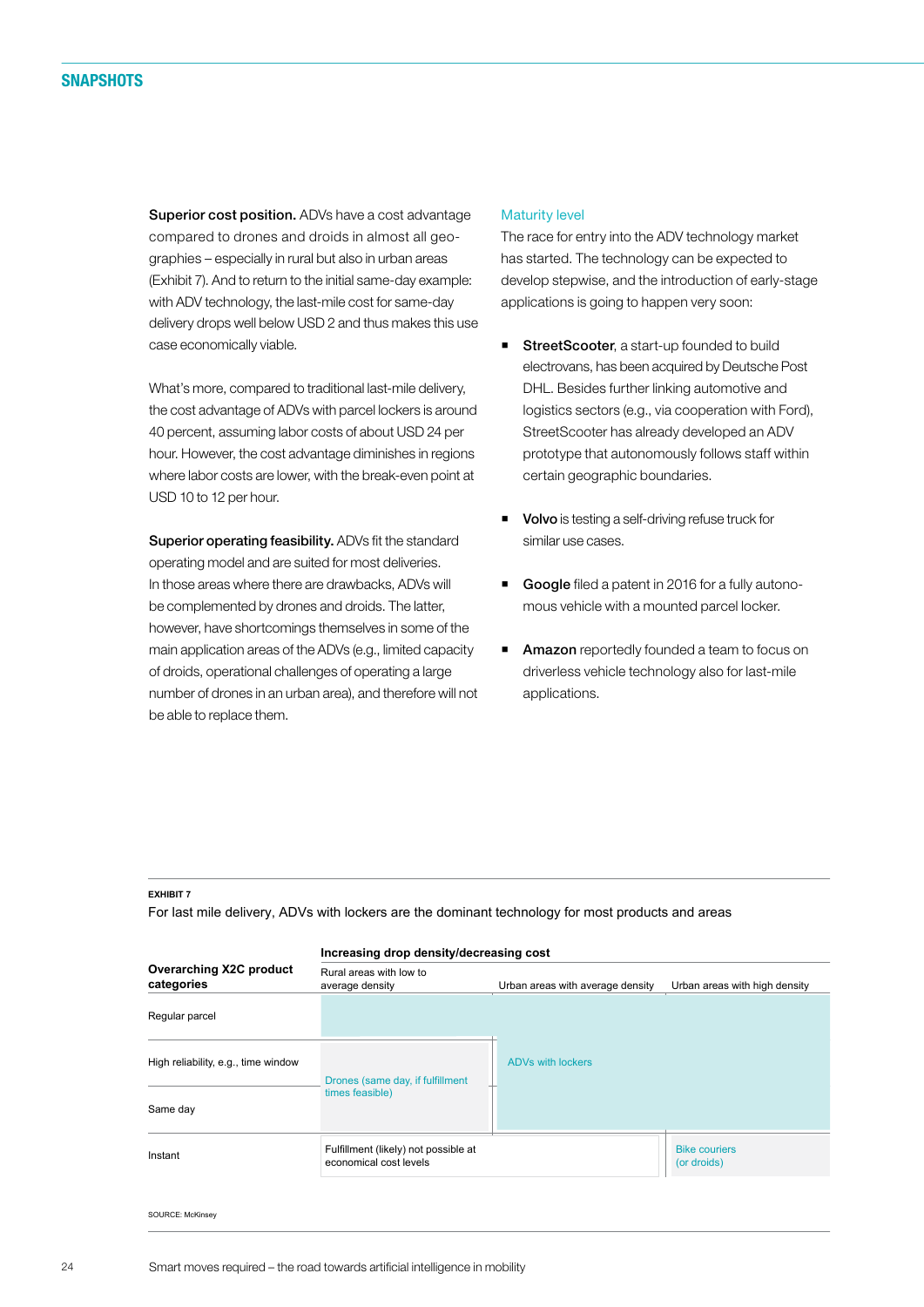#### Implications for the competitive landscape

As digital technologies will become much more important in this new last-mile market, tech players especially have an opportunity to enter this field, which is currently dominated by logistics players and OEMs. These developments would trigger a redistribution of power but would also allow for new (data-based) value pools. For any player in this field – both new and incumbent – there are a number of potential new business models, e.g.:

- (IT) services for technical operation of autonomous fleets
- (IT) services for optimizing routing, district planning, and offering capacity management as a service, given that you have autonomous fleets
- Operating last-mile delivery brokerage platforms
- Full-service models for last-mile delivery fleets (e.g., with a piece rate per delivery capitalizing on delivery-cost savings)
- Data monetization (e.g., traffic information, predictive maintenance for streets).

Some automotive companies are already working on integrated delivery concepts for last-mile delivery (e.g., Mercedes-Benz Vision Van, MAN RIO – Loadfox). Aside from automotive, players from other domains are also involved in last-mile delivery, including Amazon in retail and Uber's UberEATS in tech.

At the current stage, it is too early to make an assessment of which of these approaches will be able to establish themselves in the long run. Several challenges around the realization of the new technologies and business models remain, especially for incumbents that are not used to these data- and technologydriven models. AI is an important enabler for OEMs in establishing themselves in this field. Possible ways to successfully approach the challenges will be discussed in the following chapters.

Given the possibilities that ML can bring, the automotive industry is one of the industries that will profit most from ML. However, as big as the opportunity might be, there are also steep hurdles and vast complexity to overcome for those who want to reap the benefits of ML. The speed of change is staggering, and automotive players will find it hard to keep up – especially when creating and rolling out new, primarily data-based business models.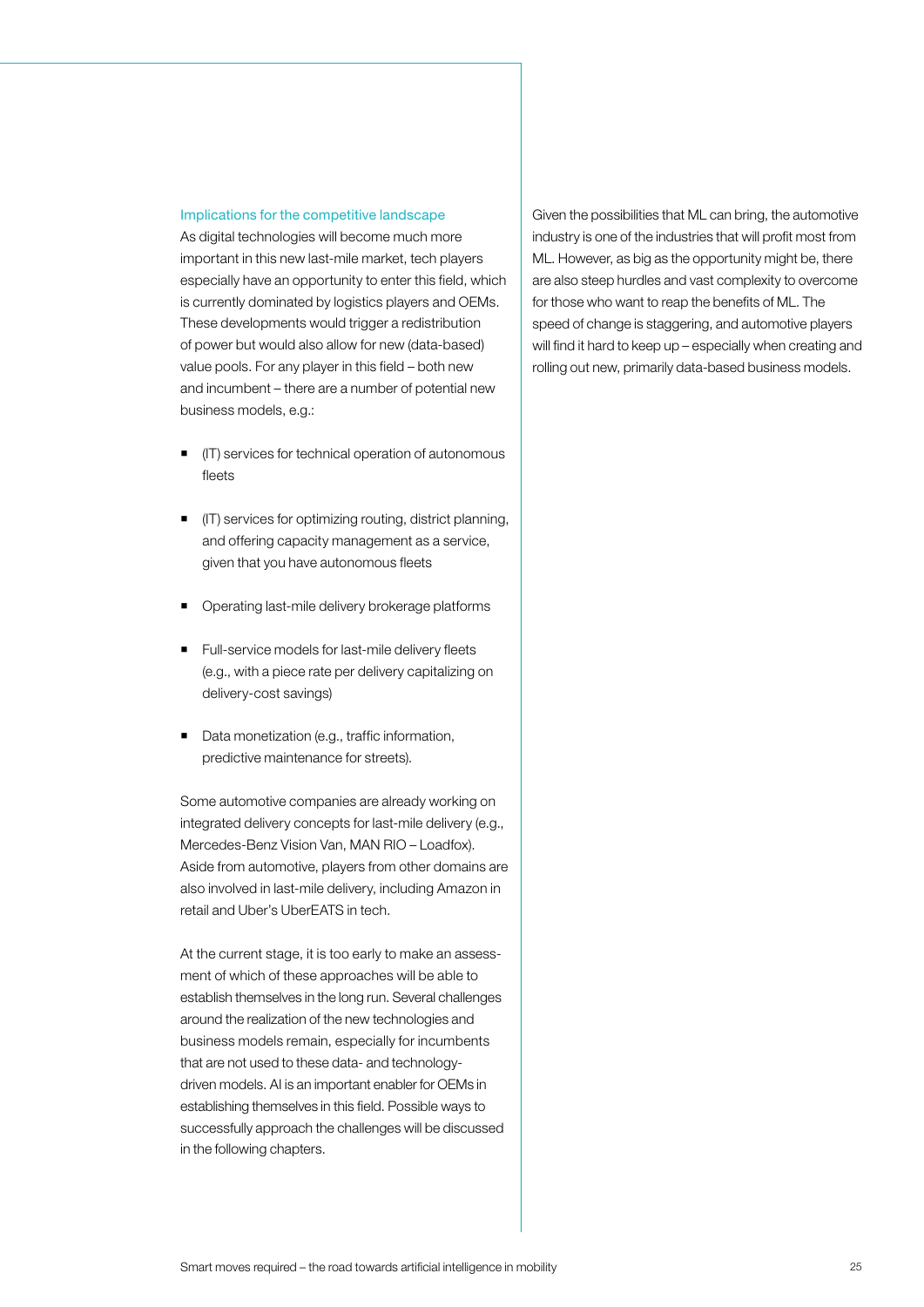

# HOWEVER, FOR ANY AUTOMOTIVE PLAYER TO BENEFIT FROM ML, SEVERAL CHALLENGES NEED TO BE **OVERCOME**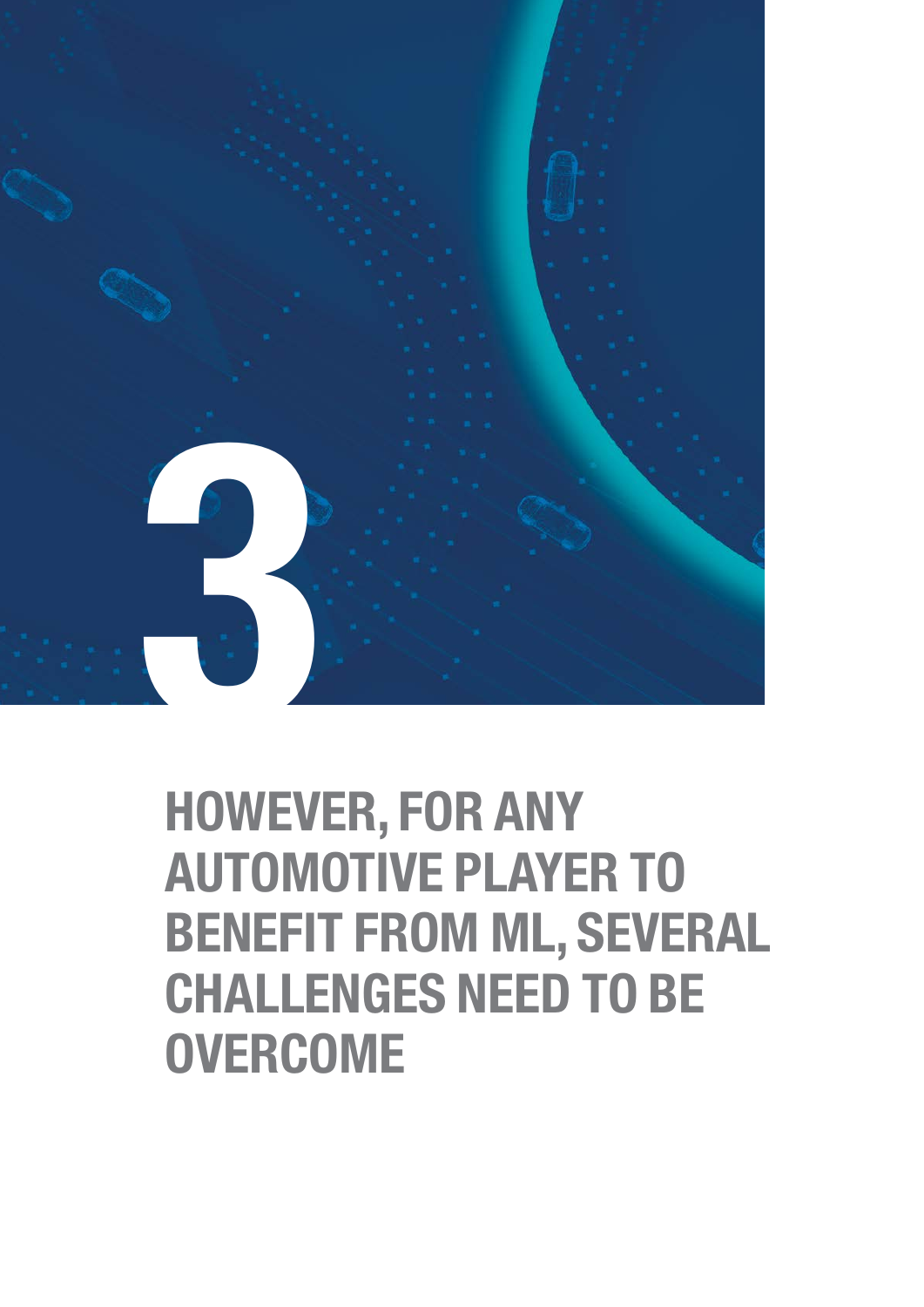#### 3.1 These opportunities will likely only flourish in new ecosystems , which are challenging for the various stakeholders

The application of ML technology in a mobility environment is so complex that it will require new structures around the mobility ecosystem. One possible AI-enabled mobility environment is illustrated in Exhibit 8: each OEM can have its own AI system or be part of a system with multiple OEMs and non-OEM partners, where all vehicles have the same embedded AI. Each system collects driving data and transmits it back to an OEMowned, AI back-end system, where it is used to further refine the algorithms. Updates to the AI systems are sent to all vehicles as appropriate to ensure that all vehicles of one ecosystem have the same standard/level of AI and behave in the same way. Despite a high number of different ML-enabled systems in and around the car, only two ML systems need to be deeply embedded in the vehicle: AD and in-vehicle experience, since the amount of data they need to process with are too large to transmit, and timing is critical as well as safety relevant. Other ML systems (e.g., predictive maintenance) can be mainly cloud based, giving more flexibility in terms of update cycles, computing power, and power consumption. Other third-party AI systems may be connected as well across several OEMs. For example, a neutral server could connect a number of AI back-end systems with traffic management systems (e.g., in a given country, region, or city) for optimal safety and traffic flow.

Another scenario is insurances tapping into the driving data to offer usage-based policies.

Many open questions remain, for example:

- Central, back-end AI system. Will each OEM have its own back-end AI system or will they cooperate with each other or other players? Will different ecosystems share data, e.g., self-driving "corner cases"? Will there be industry standards similar to ISO certificates?
- Neutral server and use-case-specific AI systems. Who will own and operate the server (e.g., governments)? What will be the aggregation level (e.g., municipality, country, region)? How many neutral servers will exist? How can cybersecurity be ensured?

All of the above systems feature a different set of stakeholders (including third parties), specific technology constraints, and local circumstances and regulation, which require completely new commitments, systems, and ways of working.



SOURCE: McKinsey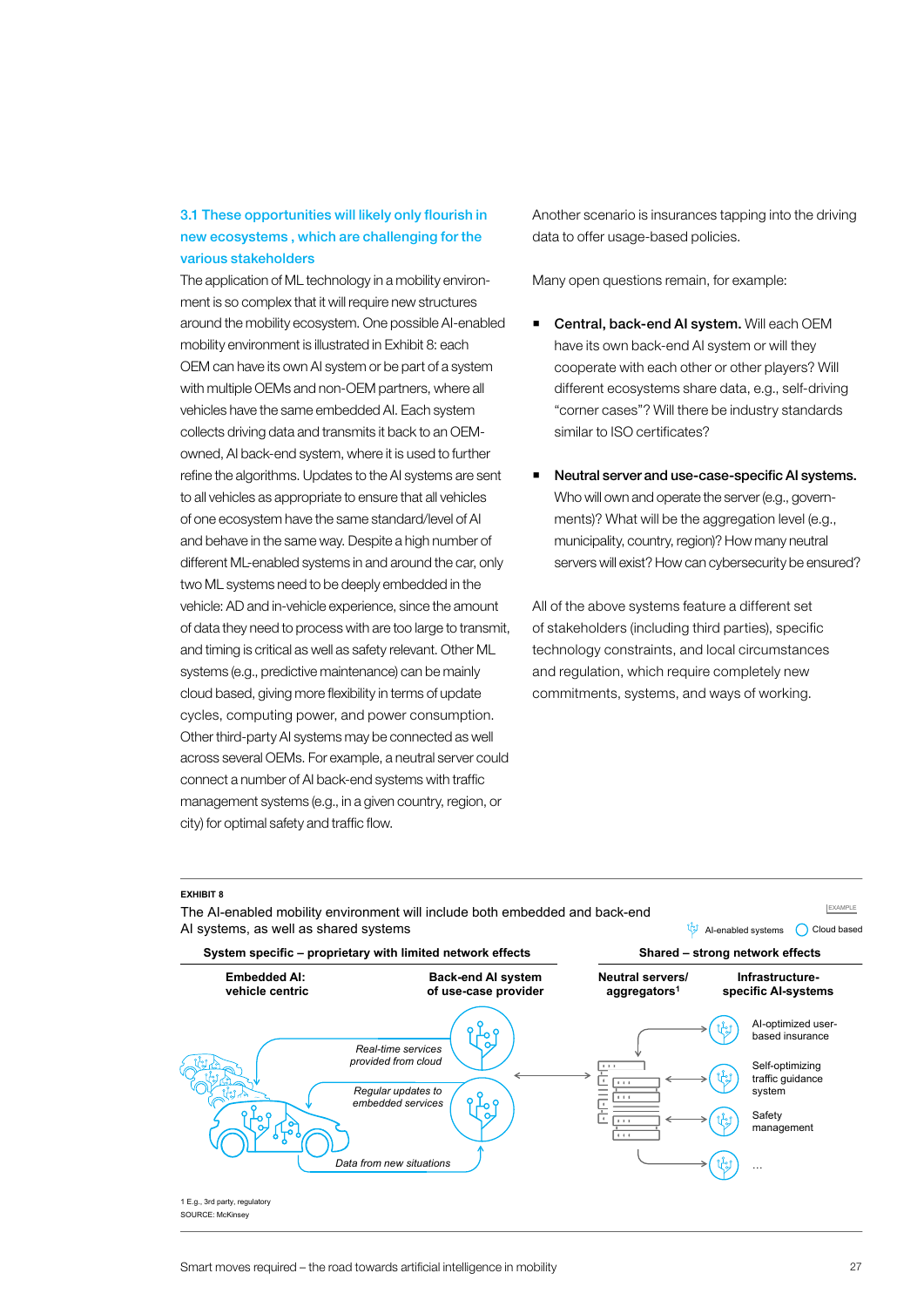#### 3.2 To navigate in this orbit, we see a couple of enabling themes to be addressed

To navigate in this orbit, we see three kinds of challenges: the technological challenges, especially around embedding the technology into the vehicles, the regulatory standards, and the challenge of defining appropriate business models.

#### The accelerating race for technology

In theory, the AD problem is solved, but embedding is required to make it real. Many of the underlying algorithms/approaches for ML in automotive/mobility are already available in theory.

### "By 2020, the average [Internet user] will generate 1.5 GB of data per day [...] and autonomous cars 4,000 GB\* per day"<sup>1</sup> - Brian Krzanich, CEO Intel

\*This is based on one hour driving per day which means 66 GB per minute driven

However, significant gains still have to be made in the actual implementation and embedding of the technology. Two examples are AD and in-vehicle experience, as the amounts of data they need to deal with are too large to transmit in their entirety and quality of output, and timing is critical and safety relevant. While most current ML use cases are run in a back-end environment (with sufficient computing power, appropriate hardware, electricity usage), embedding requires technological (hardware) advancements and connection solutions. Assuming improvements in infrastructure (e.g., 5G rollout, sensors on road signs), the embedding can be reduced to a certain degree. However, guaranteeing full coverage, e.g., of cellular networks, is virtually impossible, so a certain amount of embedding will always be required.

The field and its players are rapidly changing to arm themselves for the race. The growing importance of the technological aspect is shown by the results of an analysis of the mobility start-up and investment landscape, which shows high investment in companies working on AI.

Around 500 companies are working in this space, with investments since 2010 totaling over USD 50 billion, which is more than the USD 32 billion (disclosed) investment into all shared mobility/e-hailing start-ups in the same timeframe. The timing of these investments shows that the race is accelerating: the amount of investment in the last four years has quadrupled as compared to the four years before that.

A more granular look shows that AD and in-vehicle experience are indeed the largest clusters of AI in mobility, accounting for 91 percent of the total investment volume. Overall, a few very large moves account for the bulk of investment in the industry (e.g., Intel's acquisition of Mobileye), followed by a long tail of smaller deals. The high demand for AD leads to a dynamic market – start-ups and tech corporations entering the market and many other players supplementing in-house capabilities through acquisition. Total disclosed investments in AI related to AD amount to USD 33.5 billion since 2010 and have significantly accelerated over the past few years. With USD 13.6 billion investments, the company landscape for in-vehicle experience is much smaller compared to AD. There are fewer start-ups due to the stronger presence of large tech players from outside of the automotive industry, who adapt their consumer and home electronics products and expertise to in-vehicle use. Specifically, they integrate virtual and voice assistants for use in cars, e.g., Alexa, Siri, Cortana, or AliGenie, often in close cooperation with OEMs.

Investments in companies focusing on other applications are on a much smaller scale, with only USD 4.1 billion since 2010; however, these are likely to have been complemented by significant in-house investment activities not captured in this type of analysis. The subclusters resemble the applications of the previously mentioned landscape, with traffic/infrastructure (including digital map services and dynamic traffic information services) on top.

1 https://newsroom.intel.com/editorials/krzanich-the-future-of-automated-driving/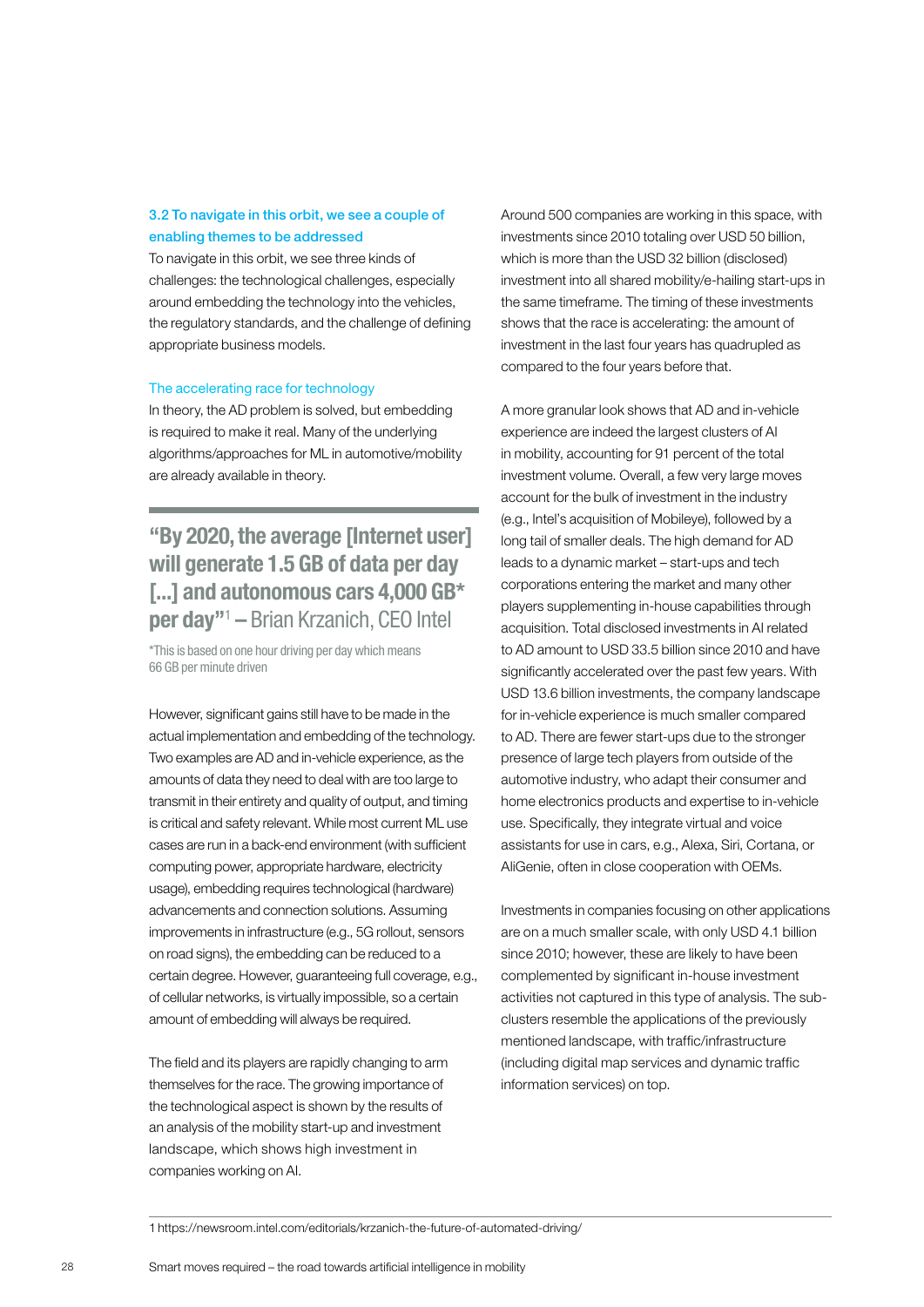The relation of these clusters is depicted in Exhibit 9. Companies that work in the same field (shown as nodes) are arranged by cluster, with the relative position of the clusters depending on how relevant these subclusters are to each other. A connection between nodes means that there is some overlap between two companies, and the size of the nodes is proportional to the number of connections with other nodes. Overall, it is clear that the entire field is strongly interconnected.

"It is a giant mess – everyone understands the pressure, but only a few act in a considered way" Chief strategy officer of a leading start-up

#### **EXHIBIT 9**

Many use cases also emerge from the start-up and investment landscape analysis, with AD and in-vehicle experience capturing the bulk of the investment



**Cluster map (474 companies in the mobility/AI space)**



 $\overline{\phantom{a}}$  Significant similarity between companies  $\overline{\phantom{a}}$  1 individual company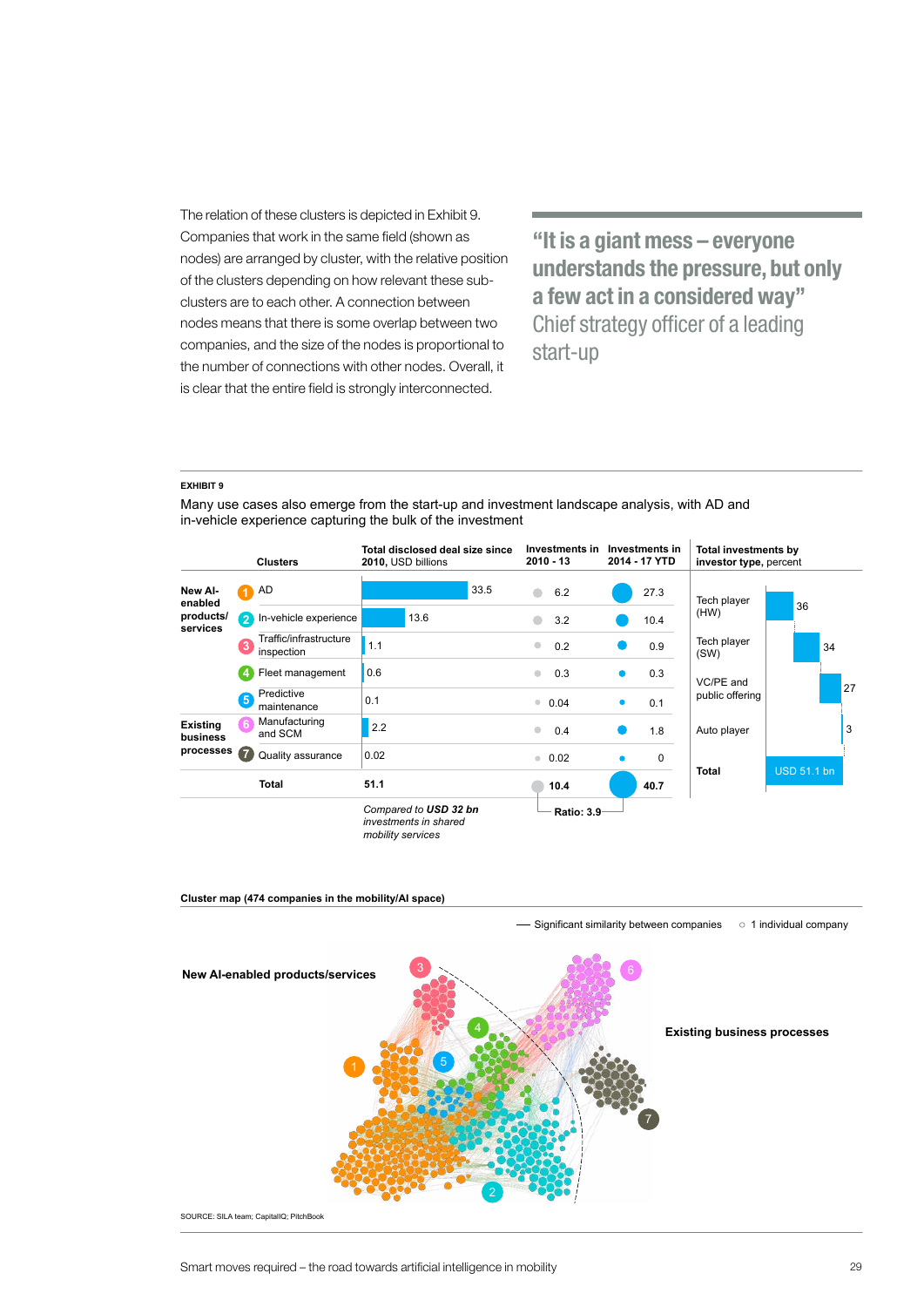One example of this is the way in which predictive maintenance is positioned between AD, fleet management, and traffic/infrastructure inspection.

What is striking is that nonautomotive players are leading the investment charge with about 97 percent of investments in companies working on AI in mobility coming from nonautomotive players (PE/VCs and tech players) and going mainly to full-solution providers developing AD and in-vehicle experience. Tech players, in particular, are aggressively entering the market, accounting for 70 percent of these investments, with hardware players Intel, Nuance, and Samsung in the lead.

Interest in AI in mobility also shows no sign of declining. In recent months alone, several substantial AI-related investments have been made, and new venture capital funds have been set up. For example, Google set up Gradient Ventures in that field, Element AI raised over USD 100 million to enable companies to use ML, Microsoft Ventures established its own AI fund, and Toyota invested USD 100 million in Toyota AI Ventures, which is looking to invest in AI and robotics start-ups.

That said, automotive players are not idle – they are investing significantly to develop expertise in-house. For example, more than 40 percent of patents in AD involving AI belong to OEMs (Exhibit 10). However, Waymo owns the single-largest patent portfolio out of all players in that field (over 200 patents), which is twice as many as the leading OEM. OEMs and suppliers dominate development in in-vehicle experience, holding more than 85 percent of all patents in this area. OEMs are showing the strongest in-house activities (over 50 percent). Tech players are seemingly underrepresented, as many patents related to elements of in-vehicle experience such as speech and gesture recognition are not specific to automotive. Microsoft, for example, is estimated to possess more than 1.000 patents on speech recognition alone.

It would take one large OEM (> USD 100 billion revenue) only six days to collect the volume of driving data that one young/rising car manufacturer has amassed over its entire lifetime, if all of the cars it sold last year were able to upload data in the same way.

Tech players, OEMs, and suppliers each have their own natural industry advantages. In general, the split occurs with software/data on one side and vehicle functionality on the other but is not always clear-cut. For example, large amounts of driving data are required to train and improve self-driving algorithms. Waymo's cars are far ahead, having driven almost 3 million miles

**EXHIBIT 10**

Automotive players exhibit significant in-house activities related to AI in AD and in-vehicle experience technology



SOURCE: Innography; McKinsey patent analysis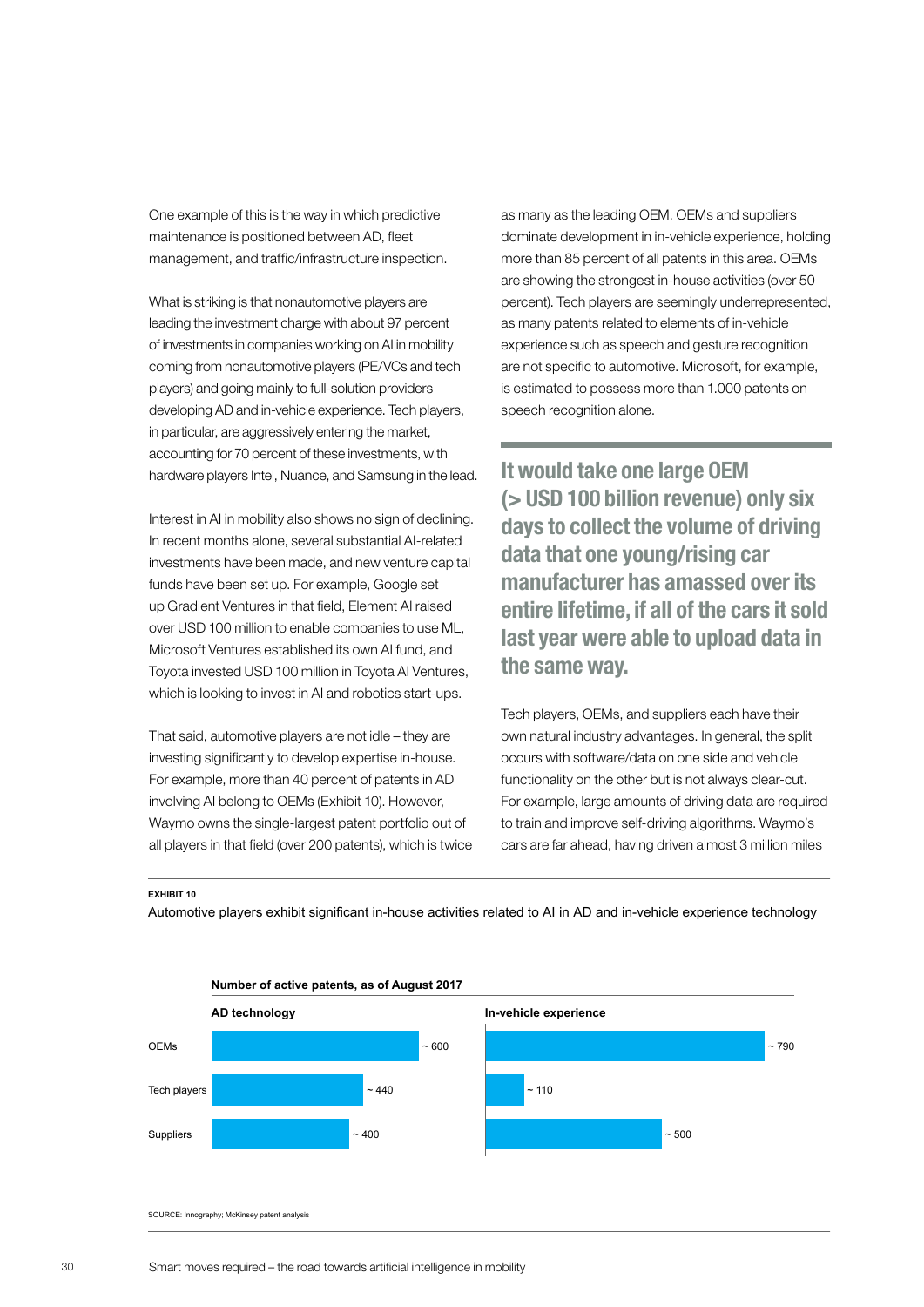autonomously on public California roads. At the same time, Tesla is the only OEM to systematically capture conventional real-world driving data and has logged over 4 billion miles already. Given the size of their fleets, however, large traditional OEMs could catch up in a matter of days if they were able to start capturing driving data in the same way just from the cars sold over the past year.

Partnerships are formed in order to benefit from each other's advantages. Recognizing their own assets and limitations in the context of the technology and talent that will be needed to bring AV to market, both OEMs/ suppliers and tech players are seeking alliances. These partnerships take on a couple of forms, for example:

- Tech-driven alliances. Tech players such as Nvidia, Mobileye (Intel), and Baidu convene many OEMs and/or suppliers around a common platform to establish an ecosystem and maximize the amount of data (Exhibit 11).
- OEM-centric ecosystems. OEMs seek to build up their in-house tech capabilities through targeted acquisitions, investments, and collaborations, typically bringing in expertise in deep learning, computer vision, and mapping tech.

 Examples include GM's acquisition of Cruise Automation and their partnership with IBM, or Ford's collaborations with a crowdsourced mapping firm and multiple AI start-ups.

Interestingly, Waymo follows a more confined approach and partners mainly with just one OEM (Fiat Chrysler), which supplies its vehicles, and a car rental company to service its fleet.

"[…] the folks with decades of experience building cars really know what they're talking about when it comes to assembly plants and how they put things together"<sup>2</sup> – Kyle Vogt, CEO Cruise Automation

2 http://fortune.com/2017/07/17/brainstorm-tech-cruise-gm-culture/

#### **EXHIBIT 11**

While for AD, 2 main technology alliances have emerged around Nvidia and Intel/Mobileye, many OEMs also invest in or cooperate with smaller tech start-ups



NOT EXHAUSTIVE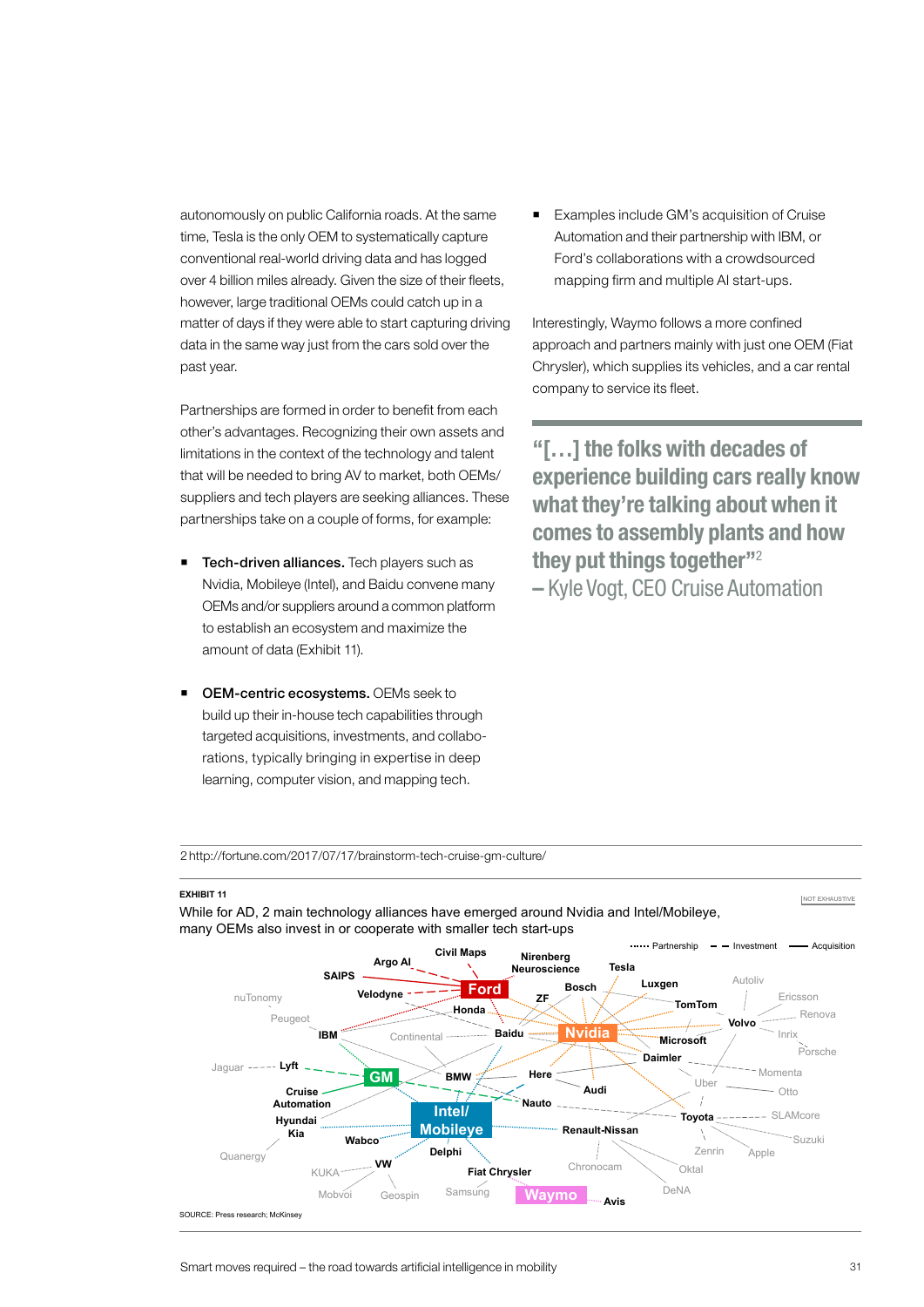#### Regulations and standards

"Automotive grade" requires higher safety standards and higher quality of output than most current ML use cases. We would expect ML to be used for specific tasks, however, in combination with conventionally programmed (i.e., explicitly written by a human programmer) "guardrails" to ensure automotive grade safety and quality. This is especially important in developing and implementing standardized safety tests for AVs. Many of the boundary conditions for this will most likely be defined by governments and the regulatory frameworks they establish. While some jurisdictions have enabled the testing of AVs on public roads, a comprehensive and consistent set of rules for widespread deployment has not yet emerged.

With safety being of paramount concern, guidelines and quality standards need to be detailed while striking a balance between protection and innovation. The government could also play a part in operating or at least legislating the neutral server as detailed in Chapter 3.1 ensuring information exchange between vehicles and traffic infrastructure, which itself might need technological upgrades to accommodate AVs.

Current players in this space have to proactively engage in the regulatory process and shape the standards early on during the development of the technology and its applications (cf. ABS systems) to allow for scale as well as to ensure the integration of various systems (e.g., OEMs, traffic management system).

It is highly likely that in the future, regulations and circumstances, e.g., infrastructure, will differ by geography and even city by city, since the rollout might occur in phases that might not necessarily be coordinated. Standards, e.g., on interface and data type, may differ by stakeholder. These conditions require a high degree of adaptability.

#### A shift in business model

Not only will AD revolutionize what cars are capable of, it will enable new forms of vehicle usage and thus new business models for OEMs. The emergence of new business models poses a challenge for OEMs that historically were able to mainly stick to their classical model of car sales to individuals. Certainly, the current model of traditional vehicle sales to consumers and businesses will continue, with AD as an extra feature. Beyond this, however, are other modes of ownership and novel AI-enabled services that OEMs will need to consider, such as the ones in Exhibit 12:

#### **EXHIBIT 12**

New business models emerge with the risk towards B2B margin levels



SOURCE: McKinsey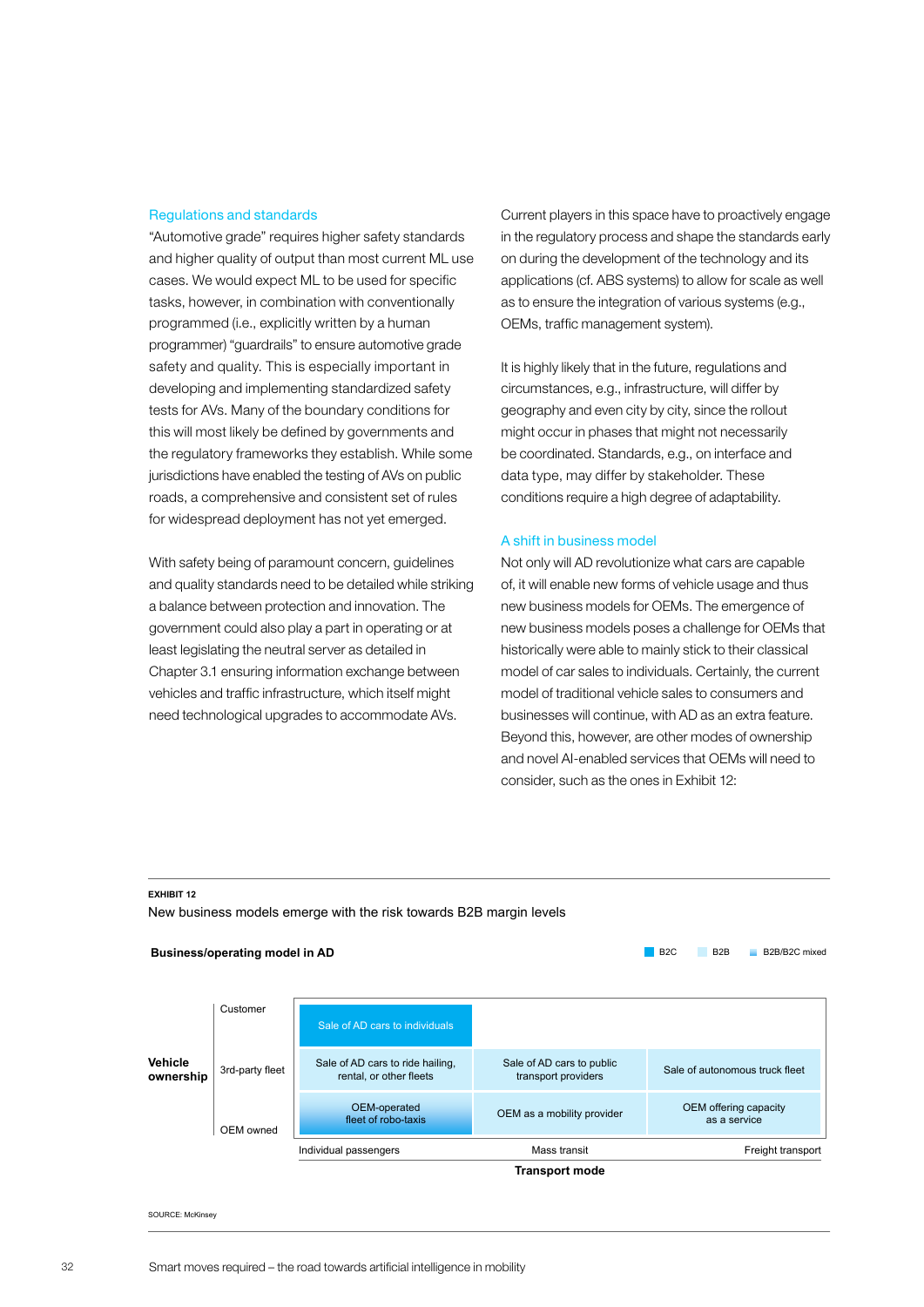"Value creation will come from end-customer services rather than vehicle or hardware sales" – Mobility expert

Business-to-business operating models:

- **Third-party fleets.** With declining private vehicle ownership and the economies of scale of AD, OEMs will have more and larger fleet operators as customers. In individual transportation, this could mean an Uber-style e-hailing model powered by the OEM and in cooperation with a third party that owns the fleet. In freight transport, an OEM could be the backbone of autonomous delivery solutions for logistics players.
- OEM-owned fleets. Pushing the aforementioned trends even further, OEMs could become providers of transportation employing a fleet of AVs that they own. For passengers, OEMs could offer robo-taxi fleets and supplement or even replace public transit networks with larger mobility providers acting as an agent for these modes of transportation. At the freight transport level, they could offer a fleet for autonomous parcel and truck services. In these cases, rather than monetize their assets in one-off sales, revenue would be generated as recurring fees for mobility services.

#### Business-to-customer operating models:

- Sales to individual customers. The obvious option is to sell vehicles to individual customers, which is close to OEMs' current mode of operation. Moreover, the rise of AI will also change the automotive service landscape. Given the high complexity of AD systems, OEMs are expected to capture a larger share of the aftersales service market in maintenance and repairs.
- Services of OEM-owned fleets. Given that many players have already acquired capabilities in mobility services, they could also offer the robo-taxi directly to end users, again bringing in recurring service revenues rather than one-off sales revenues.

Many of these new business models might shift the OEMs' businesses more towards B2B relations (e.g., fleet sales, mobility services to municipalities), which alone might put additional pressure on margins. On the other hand, the emergence of new services, as discussed above, will open up new business models and hence new profit pools. The services require the vehicles to become more software-centered. The automotive industry is not the only one preparing for the future mobility environment. Apart from the tech challengers detailed earlier, unexpected players are also investing in new transport solutions. For example, Alstom, a rail transport firm, recently acquired a minority stake in Easymile, a provider of AD software and last-mile mobility solutions.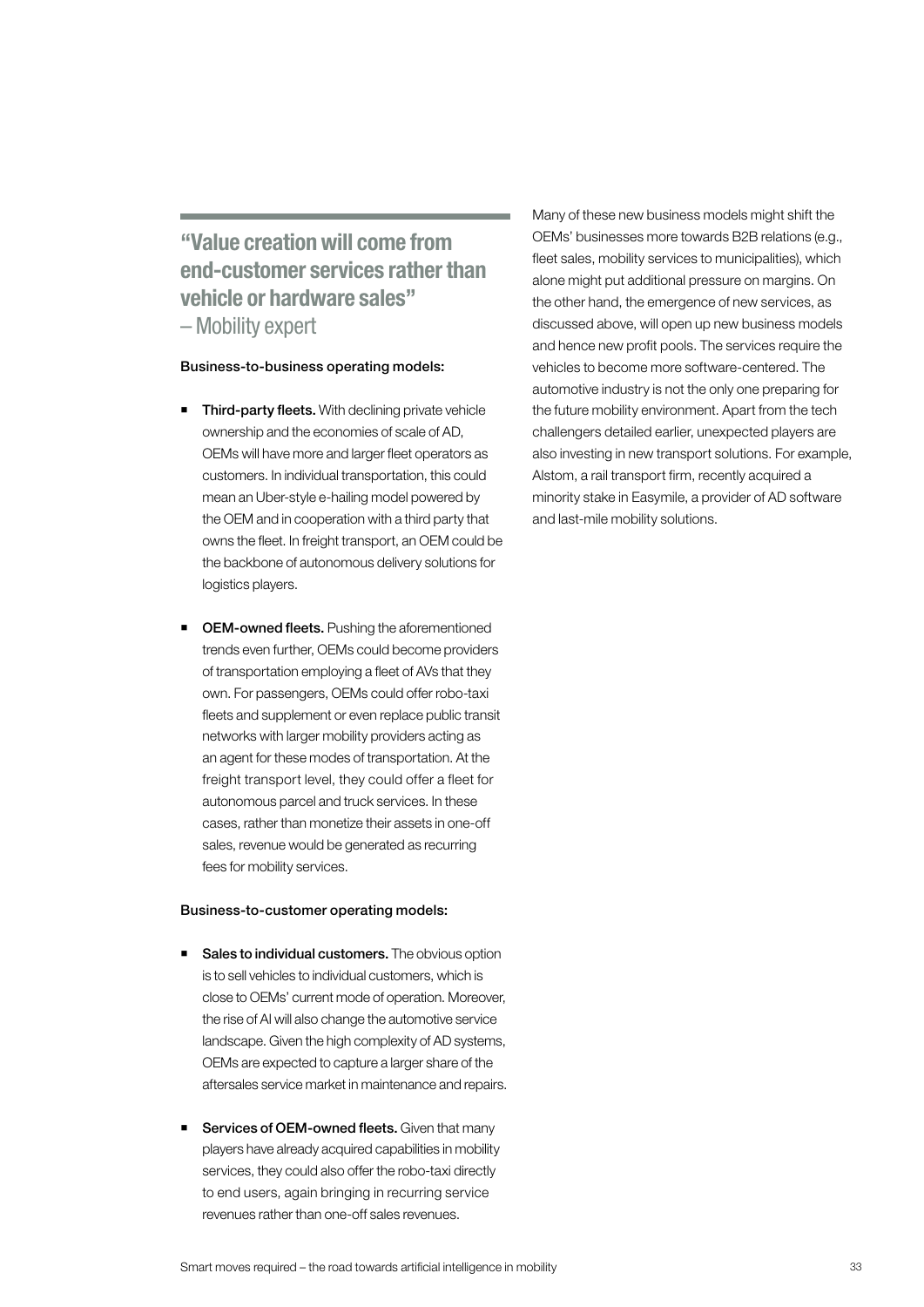

# PUTTING ML ON THE ROAD REQUIRES SOME SMART MOVES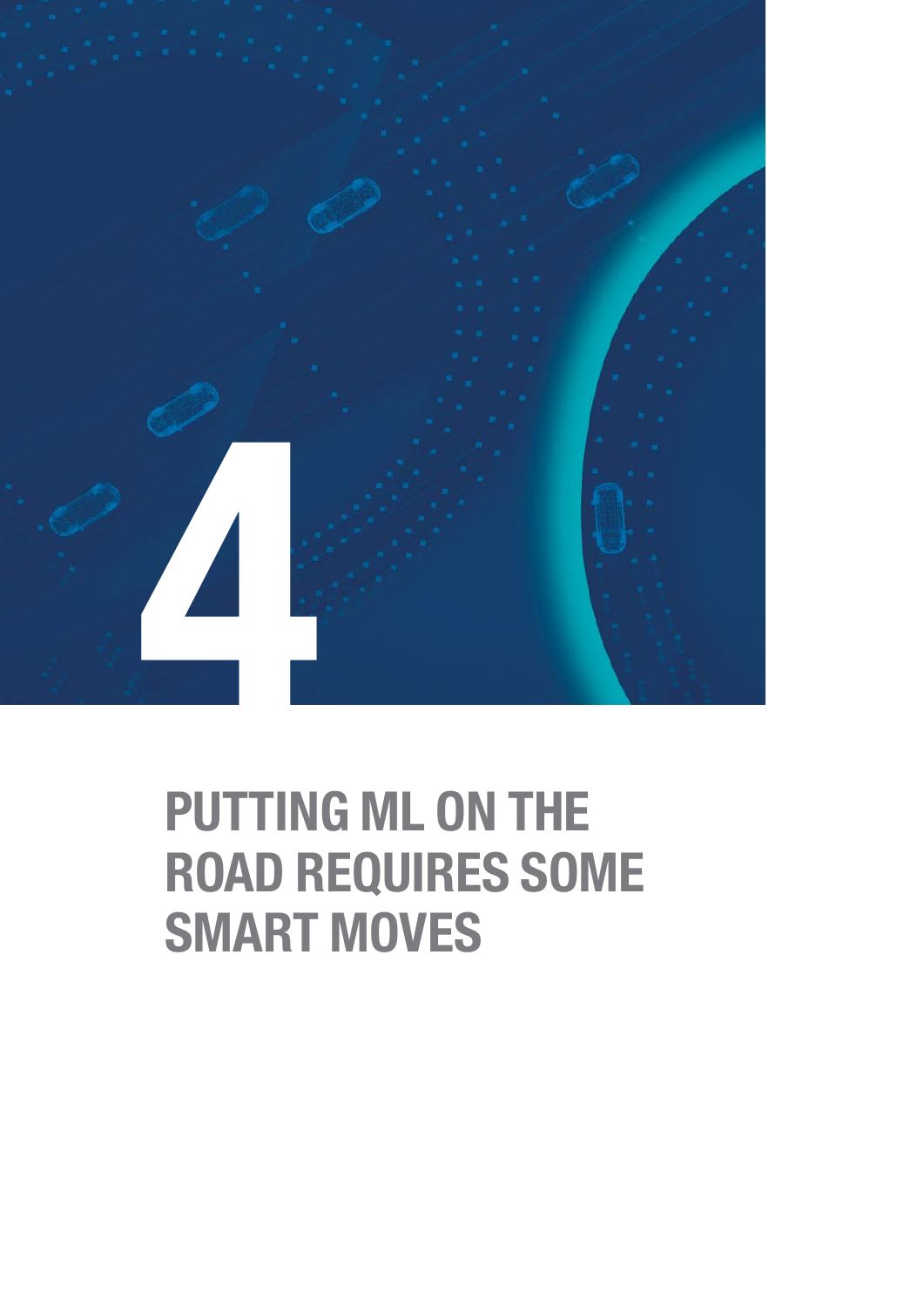In the report thus far, we have argued that:

- AI will be a significant source of competitive advantage for the coming decade(s).
- ML-based automotive/mobility applications present significant opportunities, especially in new products and new businesses.
- For any automotive player, however, several challenges emerge.

By a margin of 4 to 1, consumers expect that it will be OEMs – and not tech players – who advance the technology and bring AVs to market. Interestingly, this ratio is highest in China, a country with few established OEMs (Exhibit 13). OEMs rank even better when it comes to trust. 73 percent of consumers trust them to bring fully matured autonomous functionalities to the market, which is a factor of ten higher than those who trust in tech players. Again, this ratio is highest for Chinese consumers (79 percent as compared to 5 percent). Hence, the OEMs are well positioned to meet this consumer expectation and profit from it, especially due to their unique position at the embedding control point (as discussed in Chapter 2).

Leveraging the above-mentioned advantages, there are five smart moves OEMs can make now to leverage their position for success (Exhibit 14):

Focus on core application areas. In determining the appropriateness of developing various ML application areas in automotive/mobility, OEMs should consider:

- **Profit pool.** What will be most relevant to or demanded by end users, and what will be the size of the new revenue pools?
- Competitive landscape. How many and which other players do I expect to play in the relevant field? What advantages do they have over me?
- **Market position.** Where do I stand vis-à-vis others (e.g., first mover, always with the newest technology) and what do I need to offer from a strategic point of view?
- Control point logic. Which control points do I naturally own or have access to?

Leverage breadth of data. A prerequisite to creating new business models is better access to customers and their behavior in various contexts by improving the collection of data from consumers. The importance of this cannot be overestimated: for almost all applications that involve ML, a vast amount of data is necessary for gaining insights into consumer behavior and for the refinement of algorithms.

#### **EXHIBIT 13**

Consumers perceive car manufacturers as the leading players in developing autonomous functions and expect them rather than tech players to bring those functions to market Share of respondents, percent



#### **Who do you think is currently leading in developing automated/autonomous functionalities?**

SOURCE: McKinsey "Future of mobility" consumer survey 2017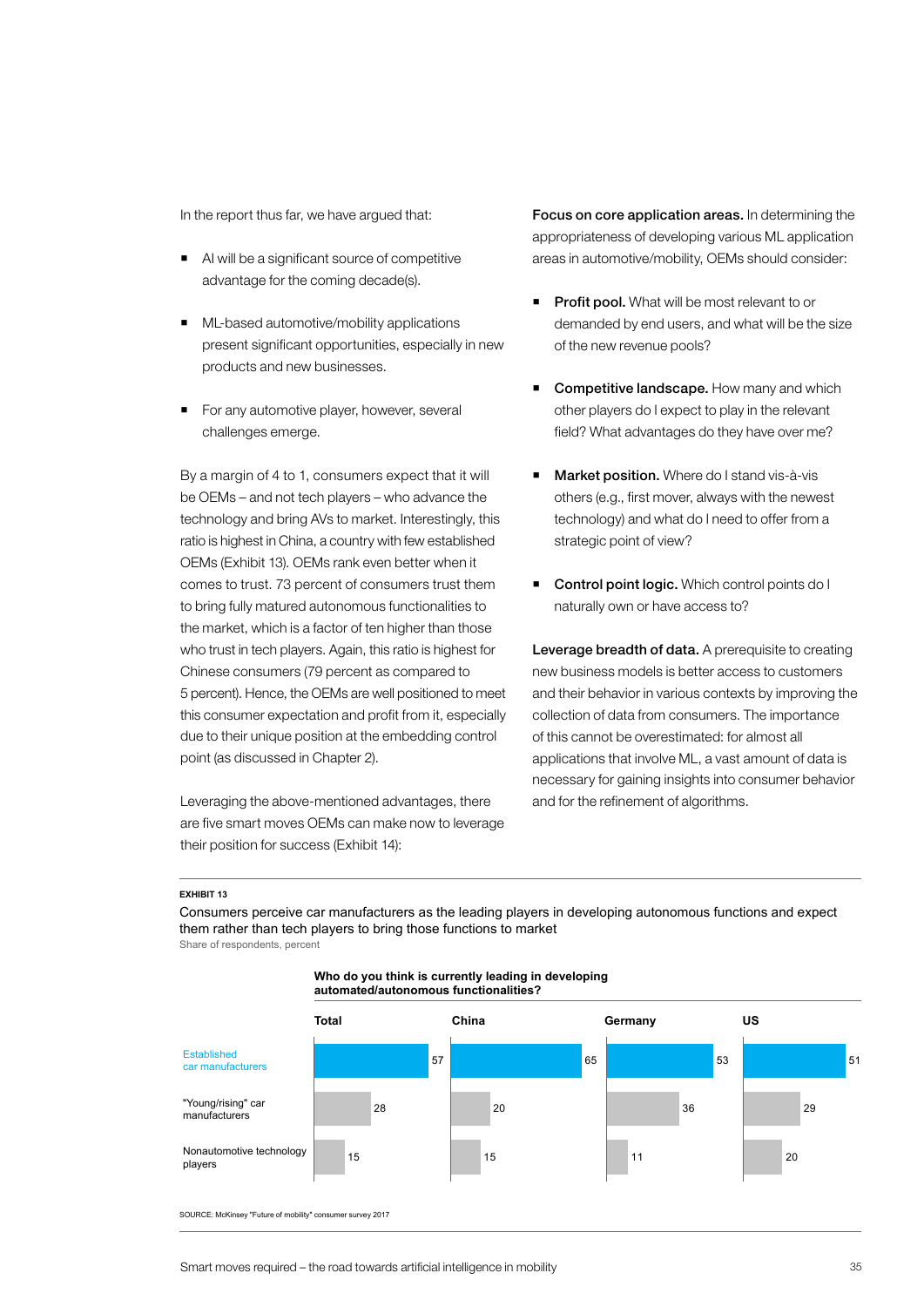Without this data, ML systems will not be applicable to real-life situations, as they will not have sufficient information to react in an intelligent way to previously unobserved situations. Beyond that, fully developing application areas that rely heavily on data collection (e.g., traffic guidance) might also require the development of standards across OEMs to enable data pooling.

**Drive standards and regulation.** Proactively shape new standards together with other automotive players and the government. Acting too late in this area might constrain OEMs and impose boundaries that prevent them from capturing the full potential.

Grow tech and business partnerships. Business models will often require capabilities that are not available in-house. For areas that are long-term sources of differentiation, select an appropriate partner to gain access to the required technology or customers. Tech players, for example, have a natural advantage when it comes to AI technology, accessing the relevant talent or the availability of data. For areas where the value is shorter term, and no major source of differentiation exists, select or build up suppliers. Establishing partnerships is indispensable to the pooling of resources, talent, and abilities and, thereby, to the acceleration of AD development.

This is particularly true if AD technology is rolled out incrementally over a longer period of time, which diminishes any first-mover advantages and prolongs the amortization of development costs.

Business model hedging. There will be a plethora of potential new business models. Build business cases and select from available business models based on the degree to which you want to be involved. Develop a diverse set of models early, with the expectation that some will fail, relying on the successful ones to mitigate the risk. In this fast-paced environment, learning by doing is the appropriate way to proceed.

#### **EXHIBIT 14**

OEMs are well positioned to gain access to newly created or AI-enhanced profit pools



#### Focus on core application area

Select which area offers the best opportunity



#### Leverage breadth of data

Access customers by improving collection of data



#### Drive standards and regulation

Proactively shape industry together with other players and governments



#### Grow tech and business partnerships

Select the right partner to gain access to technology or customers



#### Business model hedging

Prioritize business models based on expected impact and run early pilots to learn by doing

SOURCE: McKinsey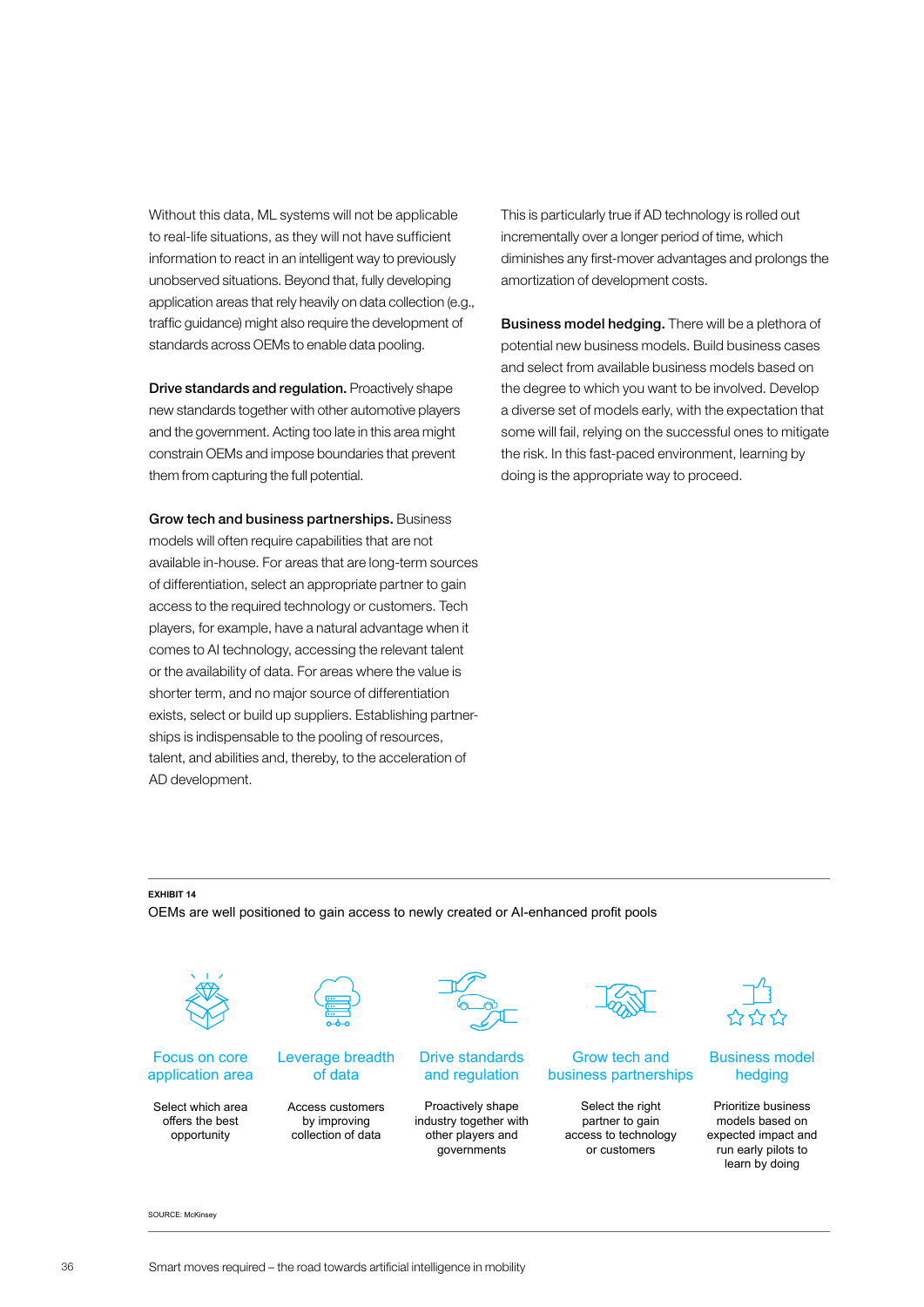### OUTLOOK: THE TIME FOR ACTION IS NOW!

As discussed, a wide range of stakeholders have roles to play in the development of the ML-enabled mobility ecosystem. The main push, however, will need to come from the automotive industry by developing reliable and secure AD technology in the first place. Accomplishing this feat in parallel to the existing challenges of developing electric cars and further optimizing conventional fuel engines will be a Herculean task. But by negotiating the right partnerships, acquiring strategic AI assets, and positioning themselves to implement new business models, OEMs can make quick progress in an industrywide shift that will profoundly change the nature of mobility and transport.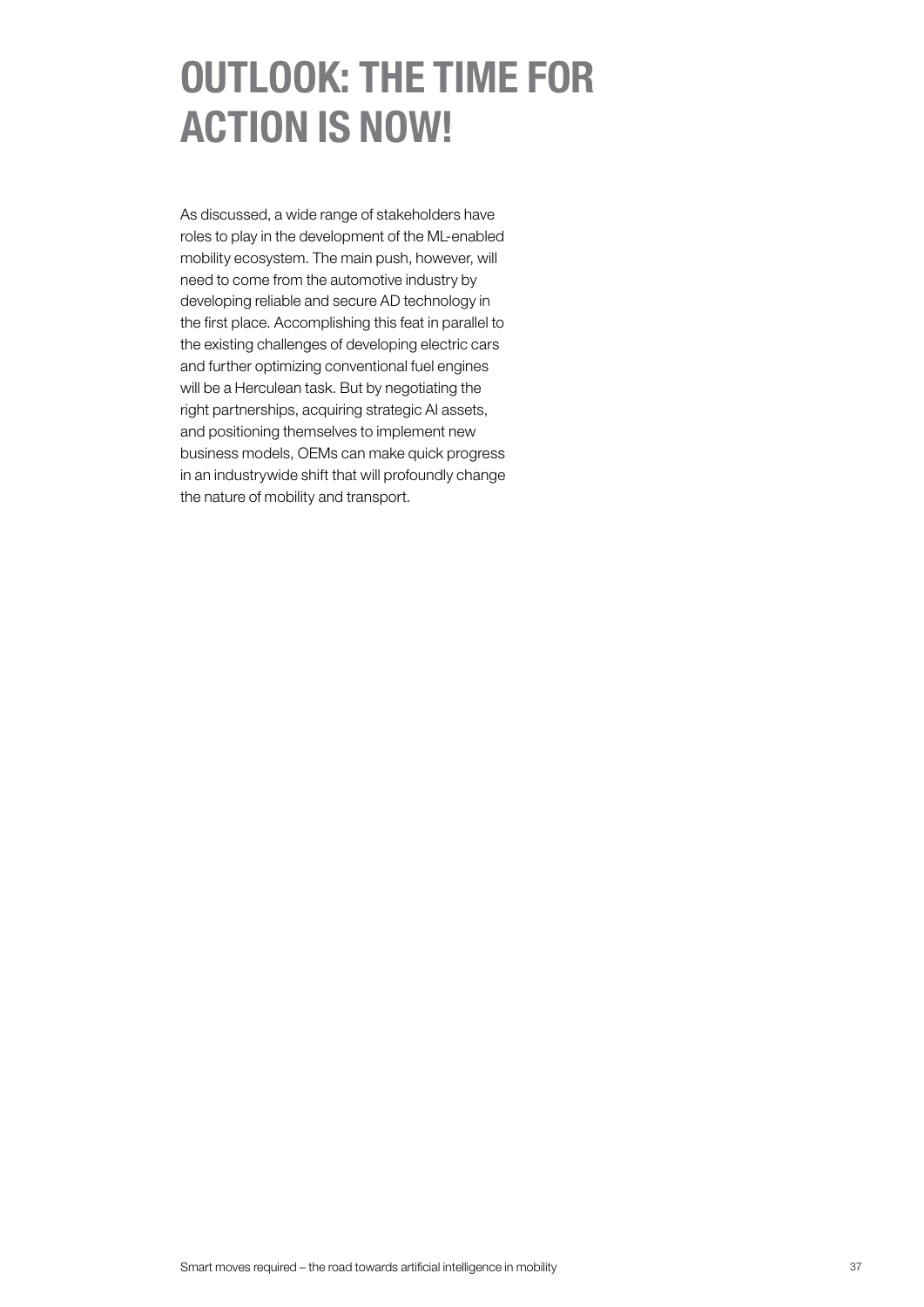### APPENDIX

#### **Methodology**

This report is based on two main sources: a start-up and investment landscape analysis, and a consumer survey. These findings are further supported by interviews with industry experts, a patent analysis of AD and in-vehicle experience as well as in-depth analyses of robo-taxis, autonomous trucks, and last-mile solutions.

#### McKinsey's Start-up and Investment Landscape Analysis (SILA)

This research includes a market scan using a proprietary, self-optimizing, big data engine, which combines input from a variety of VC-/PE-relevant data sources. Through semantic analysis of keywords and network analytics, relevant companies, clusters, and industry moves are identified within the investment landscape of AI in the automotive industry.

#### McKinsey's 2017 consumer survey

McKinsey conducted a survey of more than 3,000 end consumers in July 2017, evenly split among the US, Germany, and China. The selection of participants is representative of the age, gender, and city type distribution of the population.

This survey focused on consumers' attitudes and preferences regarding AI in automotive, including new automotive business models, trust in AD, data usage and data safety, and attitude towards electric and commercial vehicles.

#### Further key findings from the 2017 McKinsey consumer survey and other proprietary McKinsey research

Nevertheless, also the other use cases are highly demanded by consumers and are a must-have in the long run Share of respondents, percent

|                                                                                                                 | Importance of AI-driven use cases for<br>next car purchase |  |                         |    | Average willingness to pay<br><b>USD</b> |                 |               |
|-----------------------------------------------------------------------------------------------------------------|------------------------------------------------------------|--|-------------------------|----|------------------------------------------|-----------------|---------------|
|                                                                                                                 | Critical, would not buy car without it                     |  | Useful, but not crucial |    |                                          | <b>Critical</b> | <b>Useful</b> |
| Advanced traffic<br>prediction and routing                                                                      | 43                                                         |  | 53                      |    | 96                                       | 700             | 500           |
| Predictive maintenance                                                                                          | 33                                                         |  | 49                      | 82 |                                          | 900             | 600           |
| Smart and<br>predictive driving <sup>1</sup>                                                                    | 30                                                         |  | 50                      | 80 |                                          | 1.000           | 500           |
| 1 E.g., calendar pickup, preference-based routing<br>SOURCE: McKinsey "Future of mobility" consumer survey 2017 |                                                            |  |                         |    |                                          |                 |               |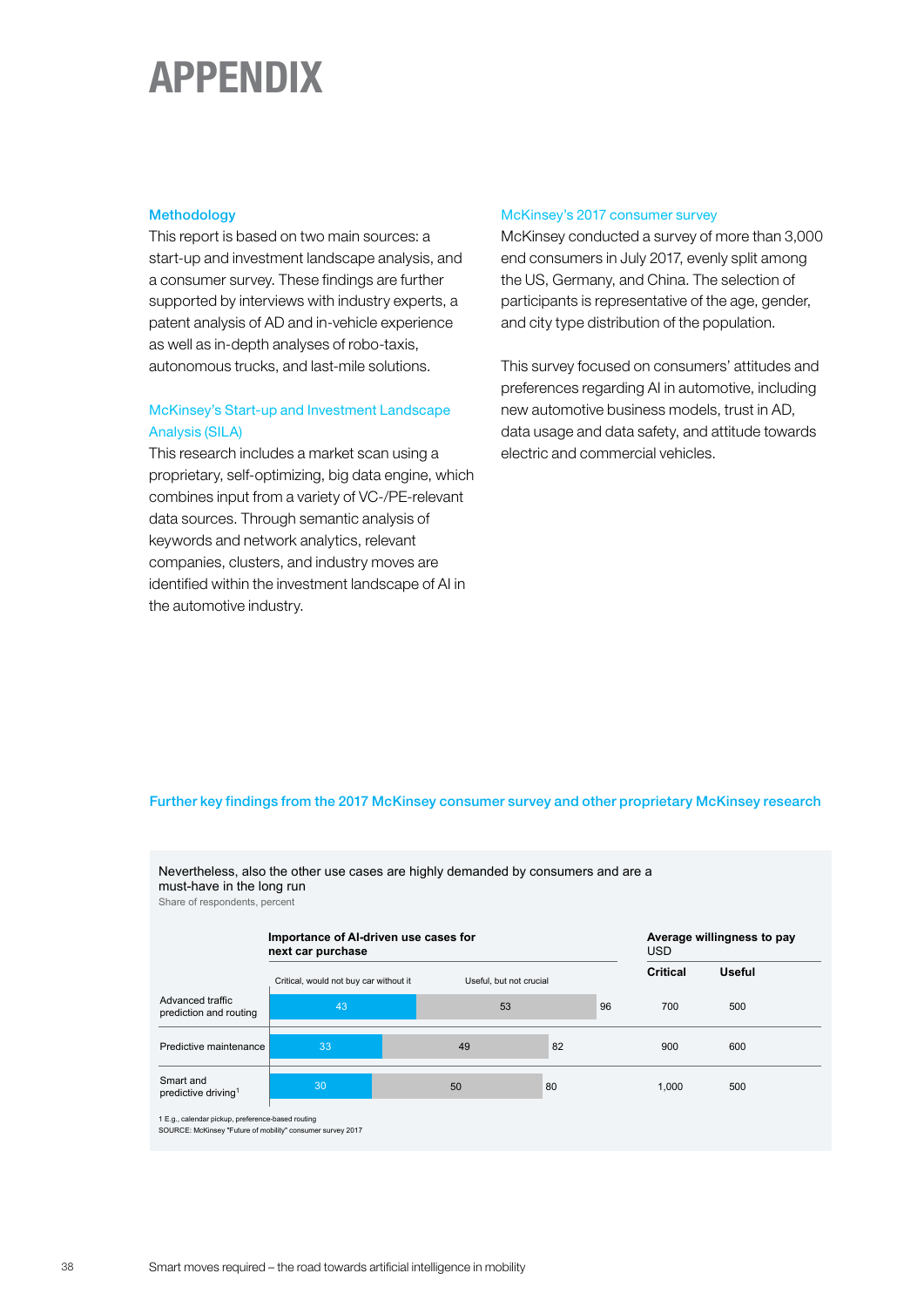#### This AI integration will be standard for in-vehicle experience



#### AI and AD investment landscape

|     |                                  | ∍<br><b>Accelerating</b><br>Strongly accelerating<br>Flat   |      |                            |                        |  |
|-----|----------------------------------|-------------------------------------------------------------|------|----------------------------|------------------------|--|
|     | <b>Clusters</b>                  | Total disclosed deal size since 2010<br><b>USD billions</b> |      | Investment<br>acceleration | Number of<br>companies |  |
|     | Autonomous solution provider     |                                                             | 20.2 |                            | 36                     |  |
|     | Sensors/semiconductors           | 11.3                                                        |      |                            | 34                     |  |
| (3) | Safety assistance for partial AD | 1.4                                                         |      |                            | 24                     |  |
|     | Environment monitoring software  | 0.5                                                         |      |                            | 47                     |  |
| 5   | Decision making software         | 0.2                                                         |      |                            | 40                     |  |
|     | <b>Total</b>                     | 33.5                                                        |      |                            | 181                    |  |



#### **Cluster map (171 companies)**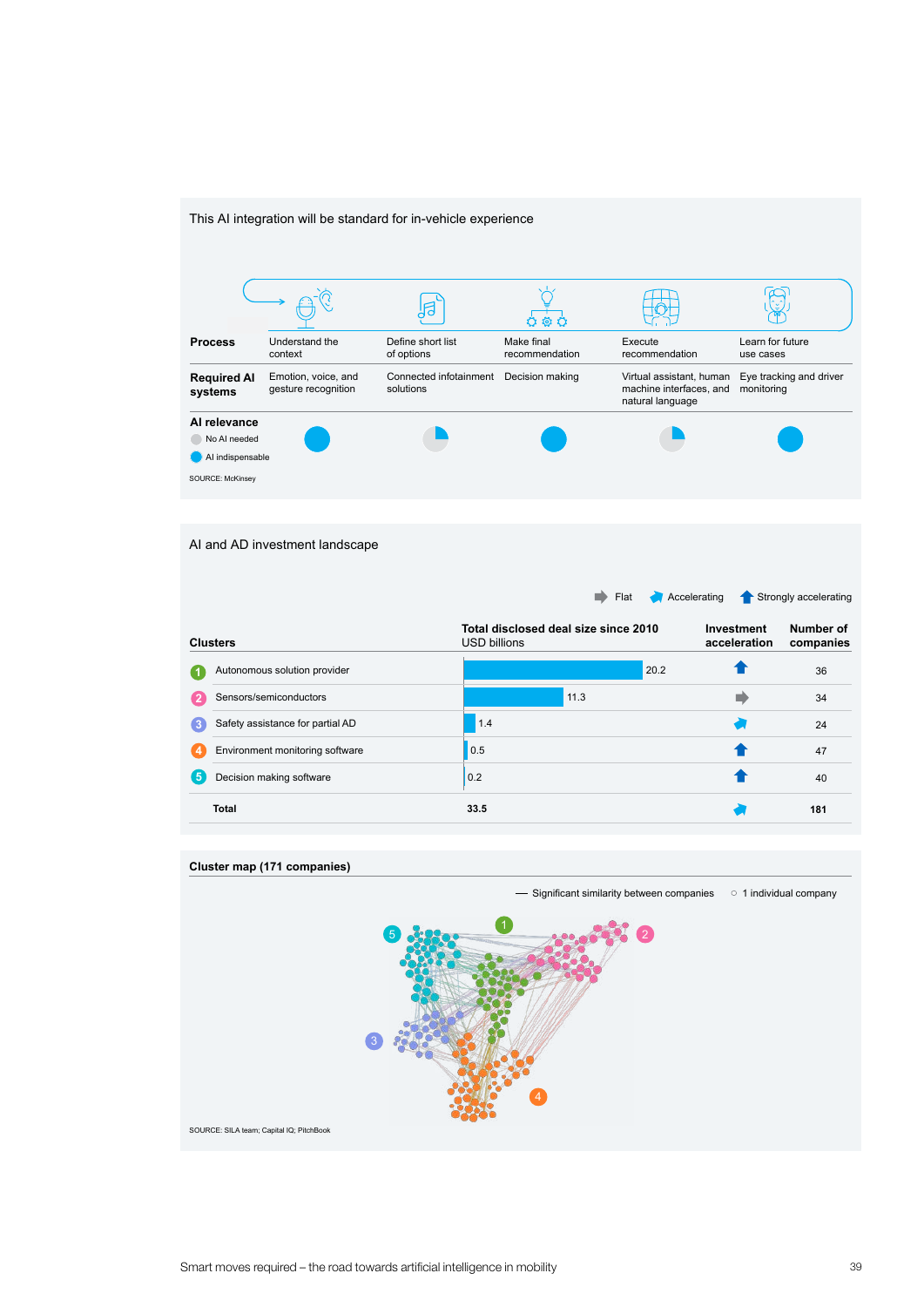#### AI and in-vehicle experience investment landscape

|                |                             | -7<br>rial<br>Total disclosed deal size since 2010 | $\sim$ Accelerating $\sim$ Subrigity accelerating<br>Investment | Number of |  |
|----------------|-----------------------------|----------------------------------------------------|-----------------------------------------------------------------|-----------|--|
|                | <b>Clusters</b>             | <b>USD billions</b>                                | acceleration                                                    | companies |  |
| $\blacksquare$ | Integrated solution         | 10.5                                               |                                                                 | 10        |  |
| 2              | Hardware                    | 2.6                                                |                                                                 | 21        |  |
| -3             | Infotainment software       | 0.2                                                |                                                                 | 33        |  |
| $\overline{4}$ | Voice assistant             | 0.2                                                |                                                                 | 16        |  |
| 5              | Gesture/emotion recognition | 0.2                                                |                                                                 | 12        |  |
|                | <b>Total</b>                | 13.6                                               |                                                                 | 92        |  |

Flat Accelerating Strongly accelerating

#### **Cluster map (171 companies)**



Over 2/3 of respondents are in favor of the legalization of autonomous vehicles – an increase of 15% over the 2015 survey Share of respondents, percent

#### **Government should legalize use of cars with AD functions**

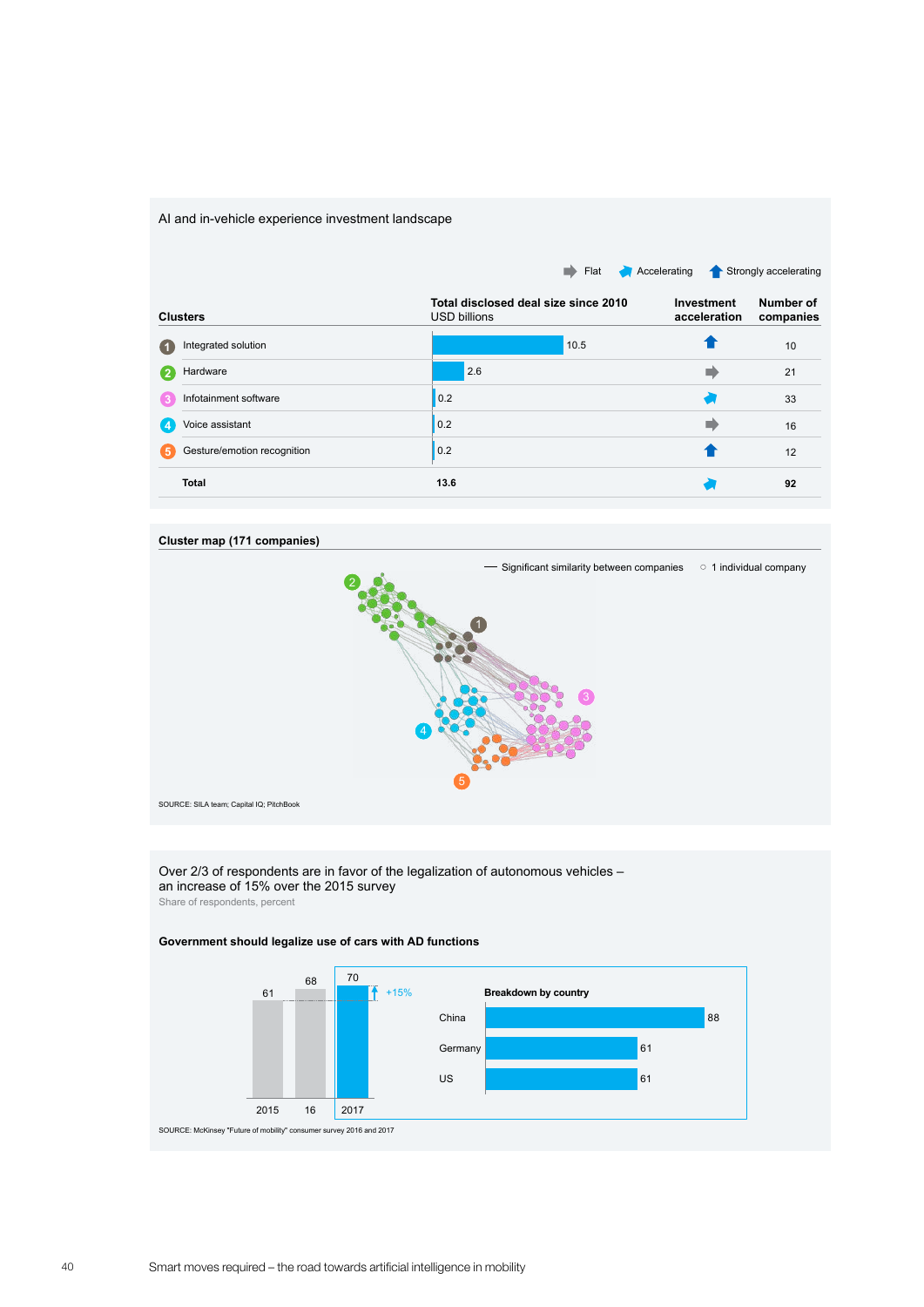#### Highest willingness to pay for autonomous mobility and in-vehicle experience compared to other use cases, over USD 4,000 for AD and over USD 1,000 for in-vehicle experience Share of respondents, percent



SOURCE: McKinsey "Future of mobility" consumer survey 2017

The perception of AI in the automotive industry and autonomous vehicles is very positive, with only a small minority not believing in the technology's long-term viability Share of respondents, percent



**Automated/autonomous functionalities in the car will ultimately increase road safety and reduce accidents in the future1**



**I find automated/autonomous functionalities and the technology behind them interesting and inspiring1**



Share of respondents, percent Convenience through freed-up time is biggest motivation to switch to AD, loss of control and as a result no pleasure of driving is the biggest reason against switching



#### **Top 3 reasons against switching to an autonomous car**





SOURCE: McKinsey "Future of mobility" consumer survey 2017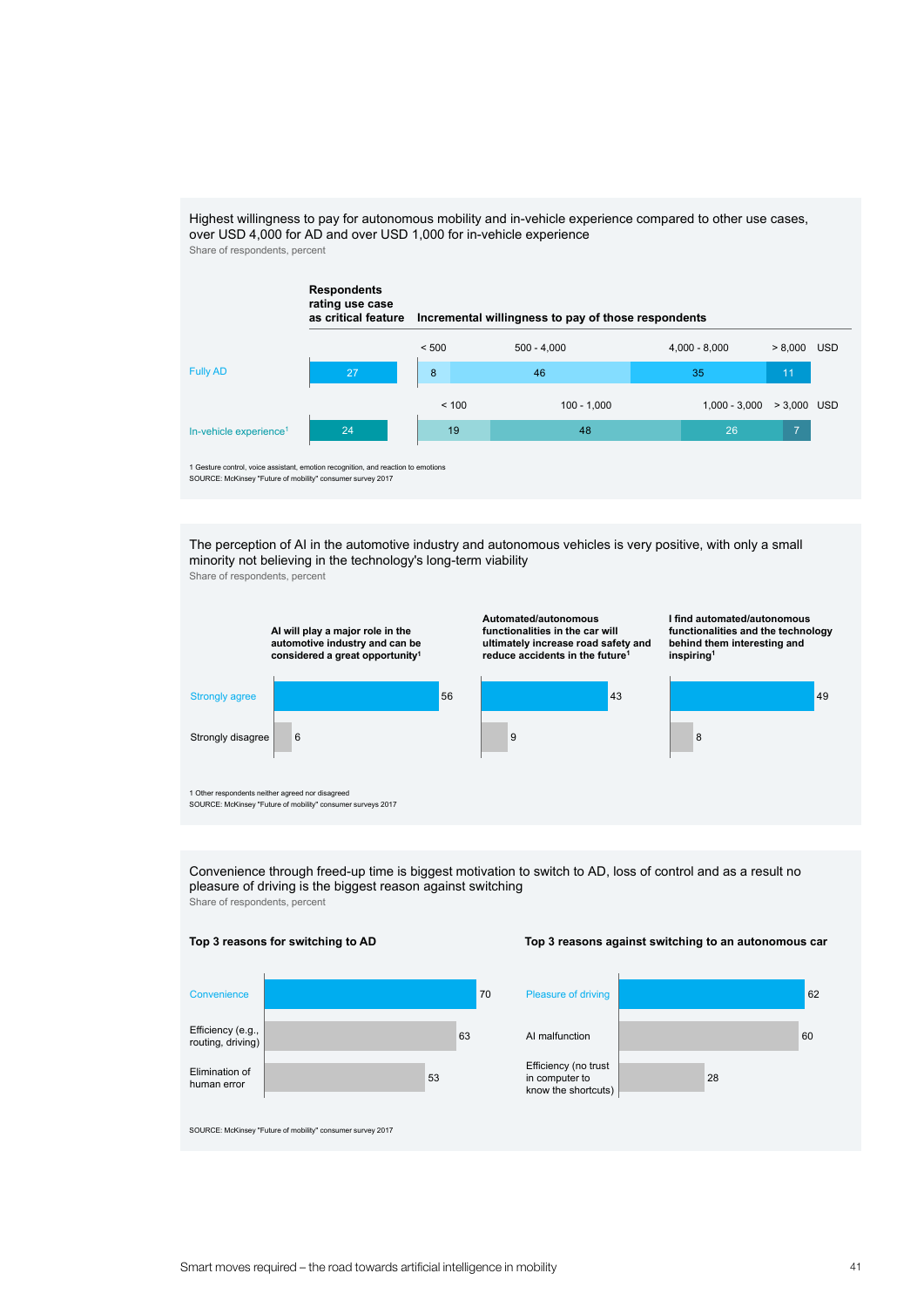#### Cybersecurity and accidents between autonomous and manually-driven vehicles are the largest customer concerns in the field of AD, therefore safety has to increase

Share of respondents, percent

#### **Biggest concern in the field of AD**



Share of respondents, percent AI as key for in-vehicle experience – more than 50% use voice recognition software at least once a week, but likelihood of listening to recommendations have higher AI relevance



#### Convenience is the biggest reason for consumers to use shared mobility services, followed by financial advantages

Share of respondents, percent

#### **Regarding ride hailing, what factors do you value most?**



**value most?**

**Regarding car sharing services, what factors do you**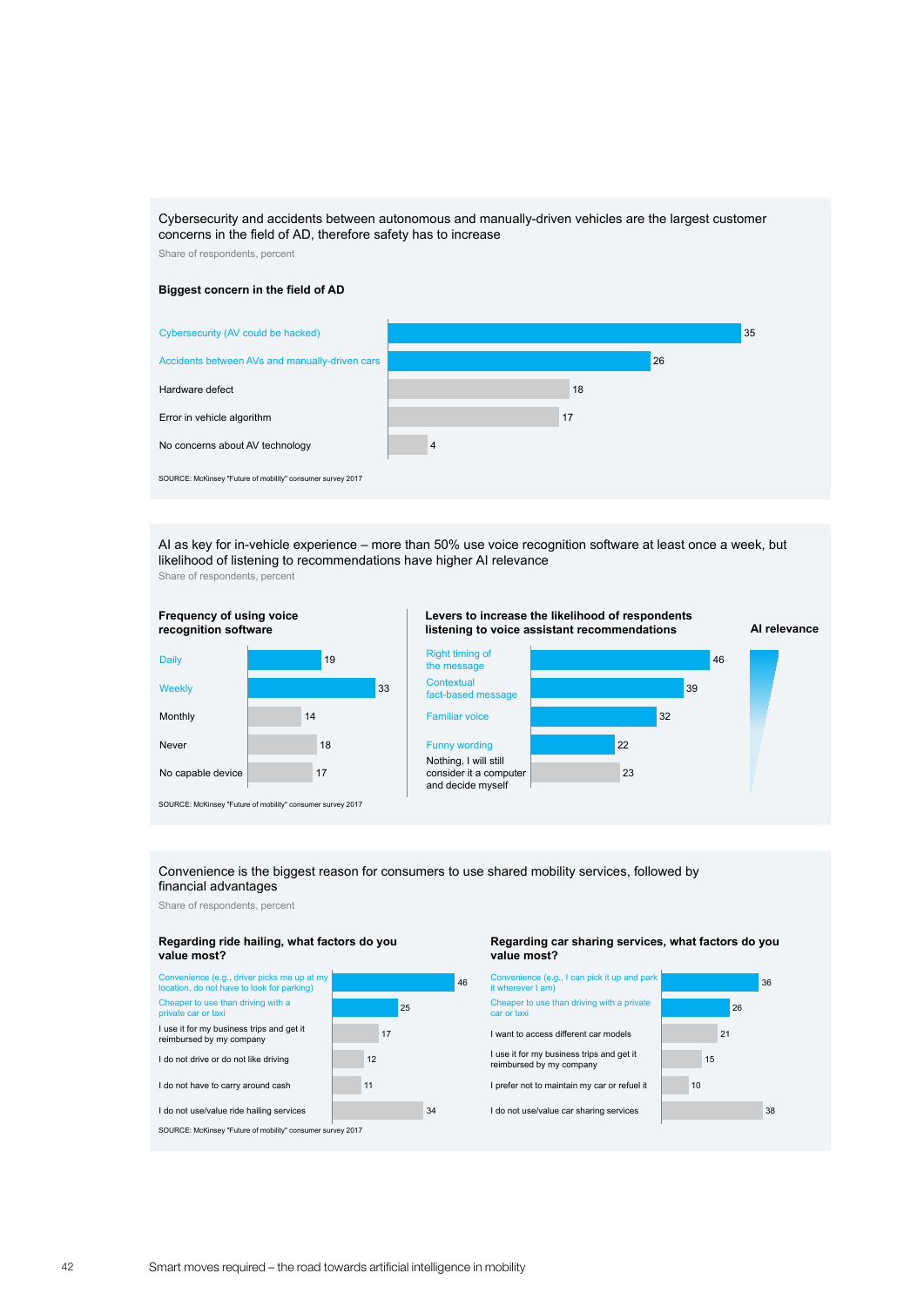#### Trust in OEMs, relative to smartphone manufacturers, highly depends on the region – trust in general is lower, except for Chinese customers

Share of respondents, percent



Willingness to change car brand for connectivity services has remained constant over the last years

Share of respondents (strongly) agreeing, percent

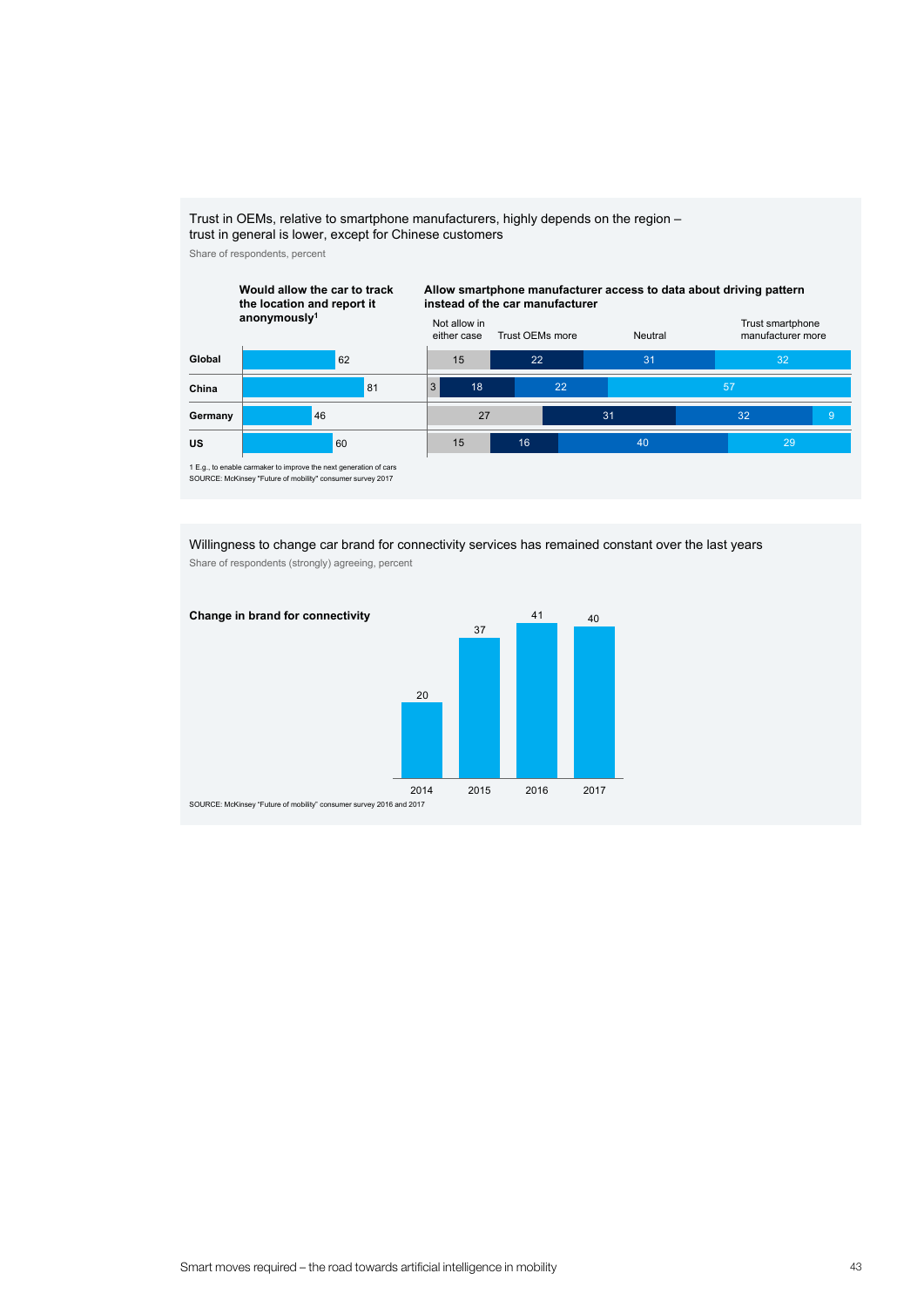## LEGAL NOTICE

McKinsey is not an investment adviser, and thus McKinsey cannot and does not provide investment advice. Nothing in this report is intended to serve as investment advice, or a recommendation of any particular transaction or investment, any type of transaction or investment, the merits of purchasing or selling securities, or an invitation or inducement to engage in investment activity.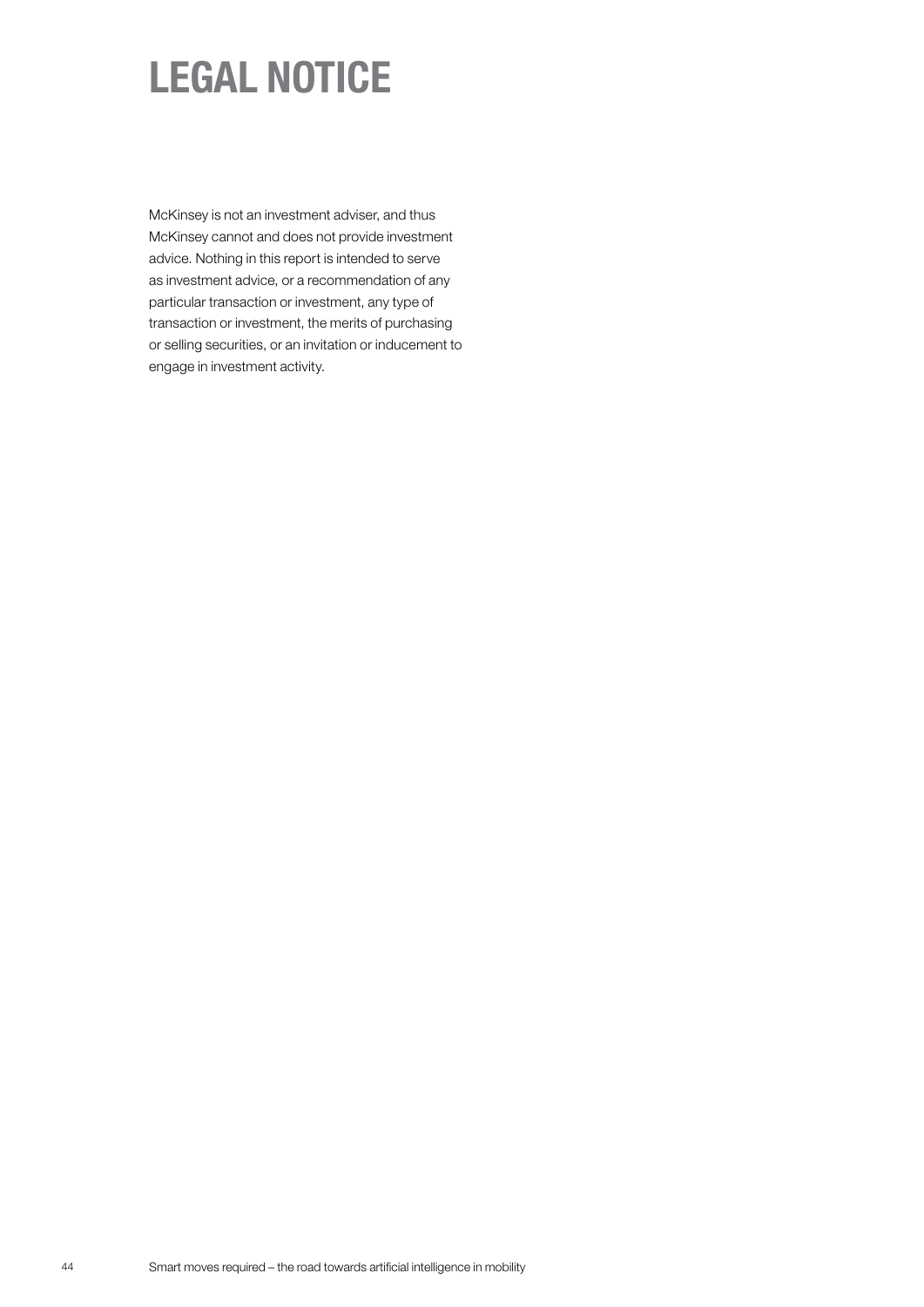## **CONTRIBUTORS**

#### Content contributors – core team

Philipp Chen, Senior Associate, Zürich

Nina Haarkötter, Fellow Associate, Frankfurt

Thibaut Müller, Engagement Manager, Geneva

Rico Pires, Senior Associate, Frankfurt

#### Other content contributors

Michele Bertoncello, Partner, Milan

Peter Udo Diehl, Associate, Zürich

Malte Hans, Senior Associate, Cologne

Philipp Kampshoff, Partner, Houston

Christoph Klink, Associate Partner, Munich

Bernd Heid, Senior Partner, Cologne

Russell Hensley, Partner, Detroit

Daniel Holland-Letz, Junior Research Analyst, Munich

Jürgen Meffert, Senior Partner, Düsseldorf

Timo Möller, Senior Knowledge Expert, Cologne

Florian Neuhaus, Partner, Boston

Luca Pizzuto, Engagement Manager, Chicago

Simon Tatomir, Fellow Senior Associate, Munich

#### Editing and layout

Jörg Hanebrink, Senior Communication Specialist, Düsseldorf

Johanna Löffler, Senior Media Designer, Berlin

Birgit Ansorge, Senior Copy Editor, Berlin

Jennifer Busch, Copy Editor, Munich

Bryce Stewart, Copy Editor, Munich